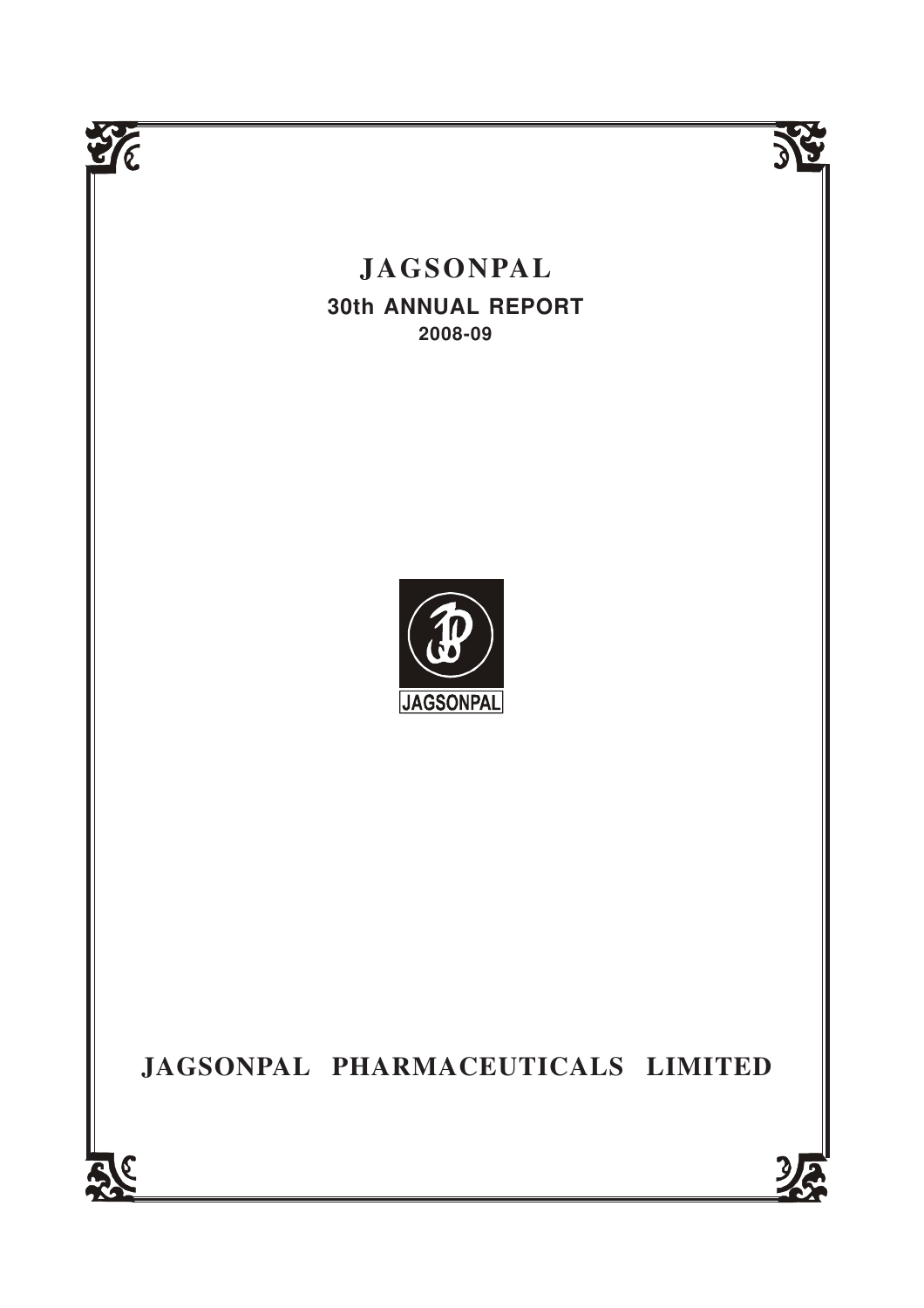# **BOARD OFDIRECTORS**

J.S. Kochhar – Chairman A.C. Chakrabortti S. Mukhopadhyay Dr. S.K. Goyal - Managing Director

# **GENERALMANAGER**

S.K. Dudeja

# **BANKERS**

Punjab & Sind Bank Central Bank of India

# **AUDITORS**

P.P. Thukral & Co. Chartered Accountants

# **REGISTERED OFFICE**

T-210 J, Shahpur Jat, New Delhi-110049

# Index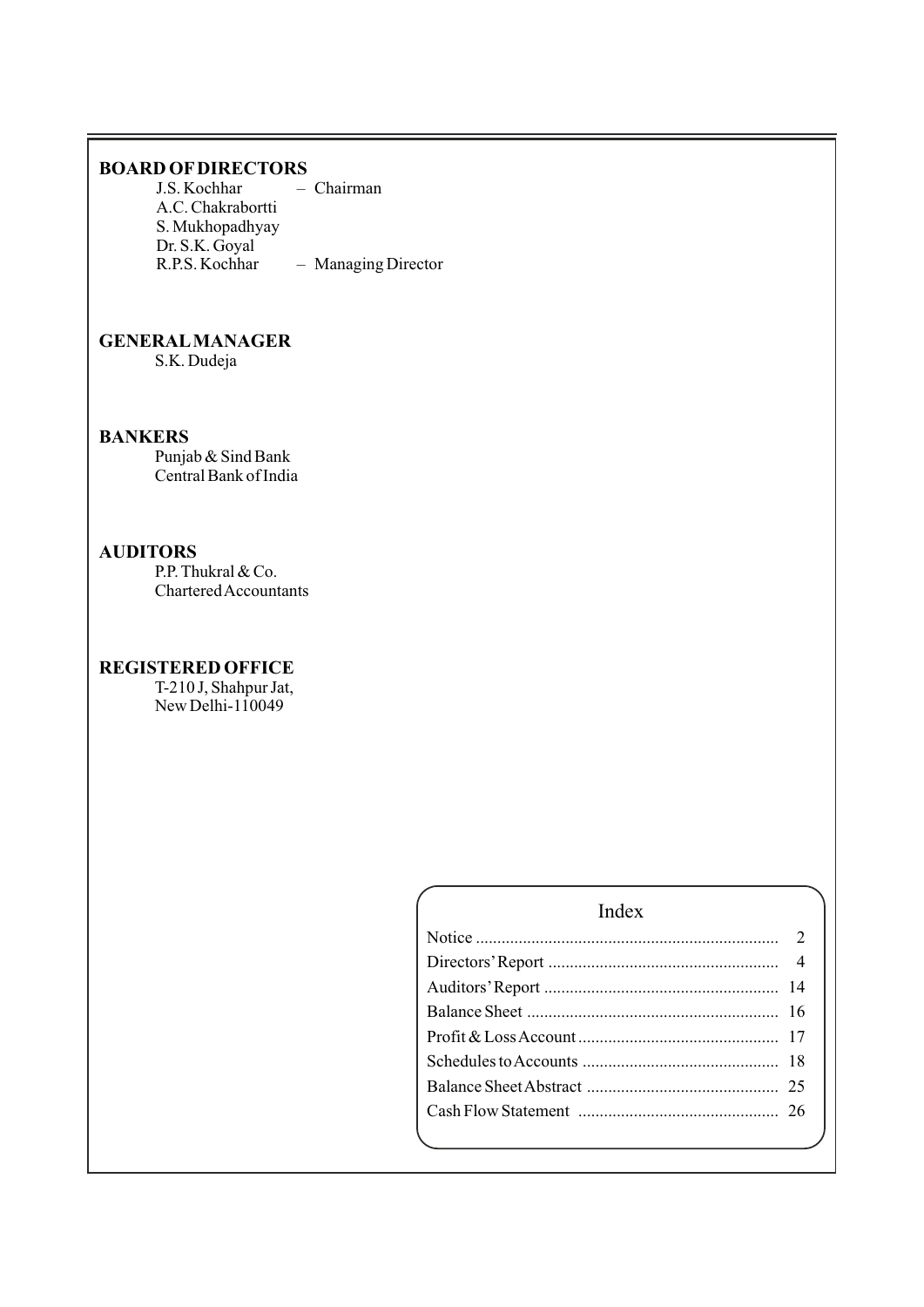# **Notice**

NOTICE is hereby given that the 30th Annual General Meeting of the members of JAGSONPAL PHARMACEUTICALS LIMITED will be held on Wednesday, the 30th day of September, 2009 at 10.00 A.M. at Vanita Samaj, 13, Institutional Area, Lodhi Road, New Delhi - 110003 to transact the following business:

Ordinary Business

- 1. To receive, consider and adopt the audited Balance Sheet as at 31st March, 2009 and the Profit and Loss Account for the year ended on that date along with the reports of Auditors' and Directors' thereon.
- 2. To declare dividend on Equity Shares.
- 3. To appoint a Director in place of Mr. A. C. Chakrabortti who retire by rotation and being eligible, offers himself for reappointment.
- 4. To appoint Auditors and fix their remuneration.

M/s. P.P.Thukral & Co., Chartered Accountants, Statutory Auditors of the Company, retire at this Annual General Meeting and being eligible, offer themselves for re-appointment.

By Order of the Board

| Place: New Delhi  | S.K.Mata          |
|-------------------|-------------------|
| Dated: 30.06.2009 | Company Secretary |

#### NOTES :

- 1. A MEMBER ENTITLED TO ATTEND AND VOTE AT THE MEETING IS ENTITLED TO APPOINT A PROXY TO ATTEND AND VOTE INSTEAD OF HIMSELF AND SUCH PROXY NEED NOT BE AMEMBER OF THE COMPANY. PROXIES IN ORDER TO BE EFFECTIVE, SHOULD BE DULY STAMPED, COMPLETED AND SIGNED AND MUST BE LODGED AT THE REGISTERED OFFICE OF THE COMPANYNOT LESS THAN 48 HOURS BEFORE THE COMMENCEMENTTIME OF THE MEETING.
- 2 The Register of Members and Share Transfer Books of the Company will remain closed from 25th September, 2009 to 30th September, 2009 (both days inclusive).
- 3. The dividend, if declared at the meeting, will be payable on or after October 6, 2009.

4. In order to ensure safety against fraudulent encashment of dividend warrants, Members holding shares in physical form are requested to furnish to the Company or Company's R&T Agents bank account details which will be printed on the dividend warrants. In case you wish to receive dividend through Electronic Clearing Service (ECS), please provide your bank account details along with a photocopy of the cancelled cheque slip bearing the 9 digit MICR code number of the bank where the account is held so that the dividend can be remitted to the credit of your bank account through ECS facility, provided such facility is available in your locality.

Members holding shares in demat form are advised to inform their bank account details/confirm correctness of such details with their respective Depository Participants (DPs). In case 9 digit MICR code is also available with the bank account details, the same will be used for payment of dividend through ECS provided such facility is available in your locality.

5. Members who have not encashed or claimed their dividend for the financial year ended December 31, 2002, and/or subsequent financial years are requested to forward their claim to the Company or to the R&T Agents for encashment of unclaimed dividend.

Members are requested to note that dividends not encashed or claimed within 7 years from the date of transfer to the Company's unpaid dividend account will as per section 205 Aof the Companies Act, 1956, be transferred to the Investor Education and Protection Fund, established under section 205 C of the Companies Act, 1956.

Please note that the dividend for the year ended December 31, 2002 will be transferred to the Investors Education and Protection Fund in due course, hence Members are requested to claim the said dividend immediately.

- 6. Members are requested to notify immediately any change of address, quoting their folio number.
- 7. Members attending the meeting are requested to complete the enclosed Attendance slip and deliver the same at the entrance of the meeting place
- 8. It will be appreciated that queries, if any, on Accounts and Operations of the Company are sent to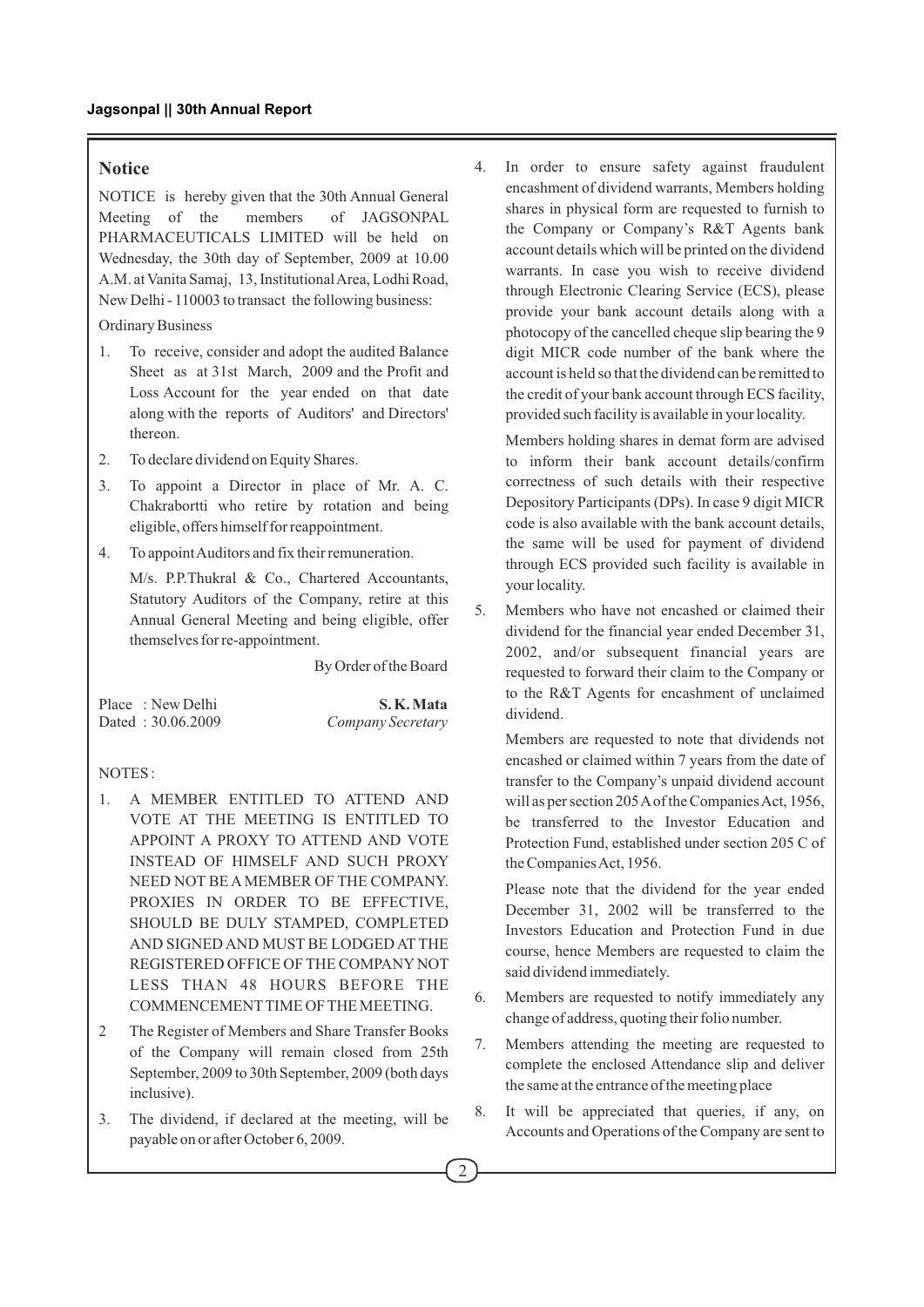the Company ten days in advance of the meeting so that the answer may be made readily available.

- 9. Members are requested to bring their copy of the Annual Report at the meeting.
- 10. Profile of Mr. A.C.Chakrabortti, the director retiring by rotation.

Mr. A.C.Chakrabortti is a Fellow member of the Institute of Chartered Accountants of India and F.C.A(Engl. & Wales). He is the past president of the Institute of Chartered Accountants of India.

He is on the Board of directors of the Company since 1986. He does not hold any share in the Company. Mr. Chakrabortti is a director and committee member in the following companies

| Company                                                            | <b>Designation</b> |
|--------------------------------------------------------------------|--------------------|
| La Opala Glass Limited                                             | Chairman           |
| <b>United Nano-Tech</b><br>Products Limited                        | Chairman           |
| Grindwell Norton Limited                                           | Vice Chairman      |
| Binani Industries Limited                                          | Director           |
| Rasoi Industries Limited                                           | Director           |
| Texmaco Limited                                                    | Director           |
| Peerless General Finance $\&$<br><b>Investment Company Limited</b> | Director           |
| Calcutta Metropolitan<br>Group Limited                             | Director           |
| Chandras' Chemicals Limited                                        | Director           |
| Denso India Limited                                                | Director           |
| Madhya Pradesh Madhya<br>Kshetra Vidyut Vitaran Co. Ltd. Director  |                    |
| United Credit Belani<br>Properties Limited                         | Director           |
| Ravi Auto Limited                                                  | Director           |
|                                                                    |                    |

| Company                                                                              | <b>Audit Committee</b> |
|--------------------------------------------------------------------------------------|------------------------|
| Peerless General Finance &<br><b>Investment Company Limited</b>                      | Chairman               |
| Grindwell Norton Limited                                                             | Chairman               |
| Denso India Limited                                                                  | Chairman               |
| Texmaco Limited                                                                      | Chairman               |
| Binani Industries Limited                                                            | Member                 |
| La-Opala Glass Limited                                                               | Member                 |
| None of the Director except Mr. A.C.Chakrabortti is<br>interested in the resolution. |                        |
|                                                                                      | By Order of the Board  |
| $m1 \quad m1$                                                                        | $C \times T$           |

Place : New Delhi **S. K. Mata**<br>Dated : 30.06.2009 *Company Secretary* 

 $Company$  *Secretary*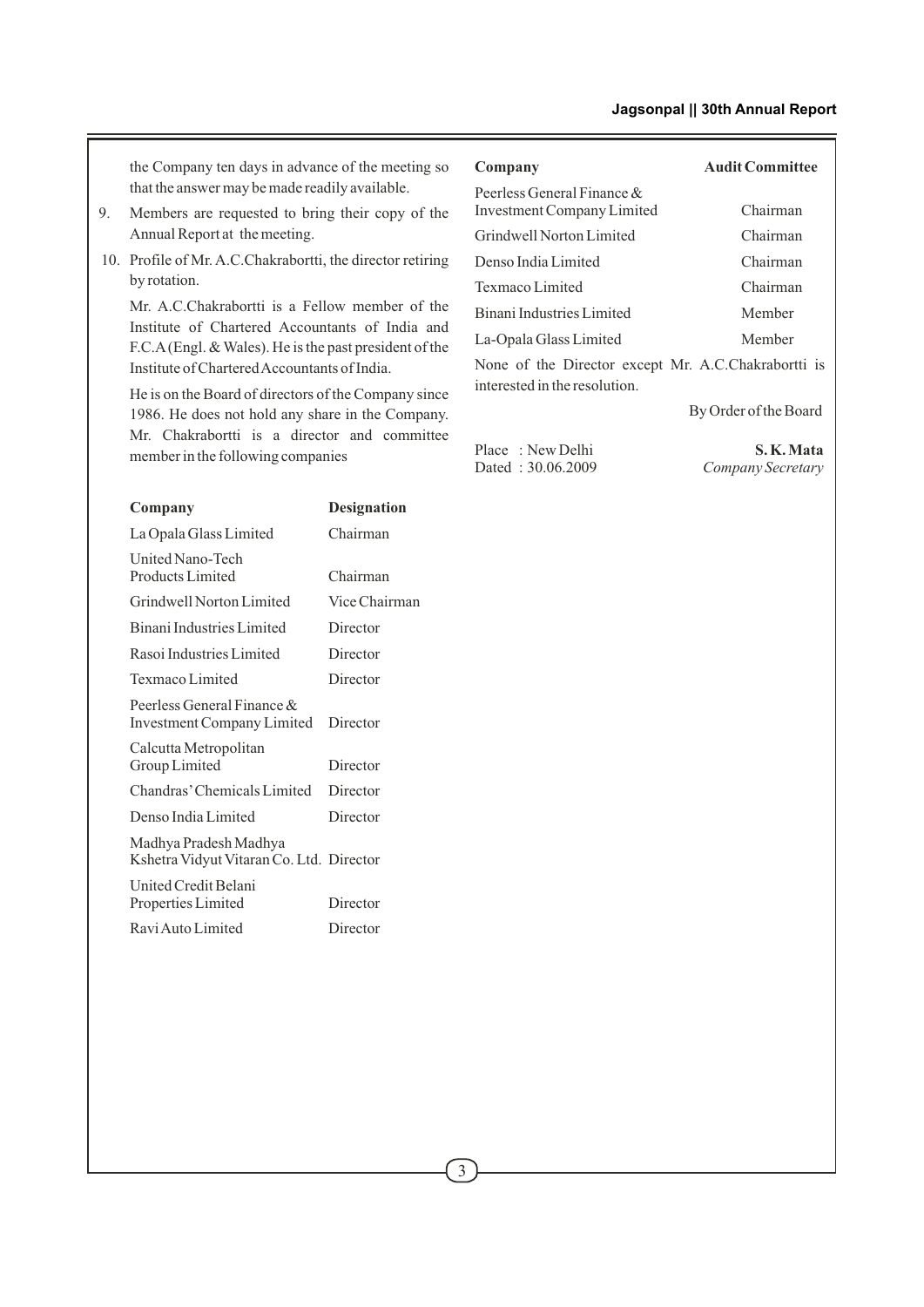## **Directors' Report**

## **To the members of Jagsonpal Pharmaceuticals Limited**

Your Directors have the pleasure in presenting their 30th Annual Report of the Company and the Audited Accounts, for the year ended 31st March, 2009.

## **Financial highlights**

The financial performance of the company is as under:

|                                            | (Rs. in Lacs)    |
|--------------------------------------------|------------------|
| <b>Current</b><br>Year                     | Previous<br>Year |
| 14201.48                                   | 15779.95         |
| 12628.72                                   | 14456.91         |
| 1572.76                                    | 1323.04          |
| 457.93                                     | 635.14           |
| 124.98                                     | 168.72           |
| 989.85                                     | 519.18           |
| 319.30                                     | 188.14           |
| 16.95                                      | $-13.36$         |
| 36.37                                      | 36.80            |
| 617.23                                     | 307.60           |
| 1311.64                                    | 1084.69          |
| 1928.87                                    | 1392.29          |
|                                            |                  |
| 65.50                                      | 26.20            |
| Additional Income tax on Dividend<br>11.13 | 4.45             |
| 50.00                                      | 50.00            |
| 1802.24                                    | 1311.64          |
|                                            |                  |

#### **Operations**

During the year ended 31st March, 2009 sales of the Company were Rs. 14201.48 lakhs as compared to Rs. 15779.95 lakhs for the year ended 31st March, 2008. The profit before tax increased from Rs. 519.18 lacs to Rs. 989.85 lacs. The Net Profit of the Company after meeting the tax liabilities registered a 100% increase.

The year 2008-09 was not a good year for the economy due to world wide recession. The effect of recession was severe across all the industries. The pharmaceutical industry was also adversely affected. However, your company has been able to achieve better results against heavy odds, further consolidating its position despite lower growth rate of the industry in general and adverse

impact caused by recession. It was sheer determination and hard labour put in by the management and staff, which saw us through severe competition and excessive discounting. Your company introduced various measures to counter these adverse factors including restructuring of products and cost reduction. These measures helped to consolidate the position of the company during the year.

The new manufacturing facility at Pantnagar, Uttarakhand started production in April 2009. The products are being well received in the market and your Company will reap the benefit in coming years.

The Company launched/re-launched a few products and increased the area for many other products during the period and the same have been well received in the market. The benefit of the same will be seen in coming years. The marketing strategies deployed during the year are likely to yield still better results in the future.

#### **Dividend**

Your Directors are pleased to recommend for your consideration a dividend of 5%. This will absorb a sum of Rs. 65,49,500/- (Sum for previous period Rs. 26,19,800/ exclusive of Corporate tax thereon).

#### **Employees**

The Company continued to maintain cordial relations with its employees at all levels. No man-days were lost during the period due to industrial strife. The information as required under section 217 (2A) of the Companies Act, 1956, read with the Companies (Particulars of Employees) Rules, 1975, is enclosed in Annexure `B' and forms part of this Report.

#### **Directors**

Mr. A.C.Chakrabortti, Director retires by rotation at the ensuing Annual General Meeting and being eligible offers himself for reappointment.

#### **Corporate Governance**

As per the listing agreement with the Stock Exchanges, your Company has complied with the regulations of Corporate Governance. A Report on Corporate Governance along with a certificate from the Auditors of the Company regarding compliance of the conditions of Corporate Governance as also a Management Discussion & Analysis Report pursuant to Clause 49 of the Listing Agreement are annexed hereto.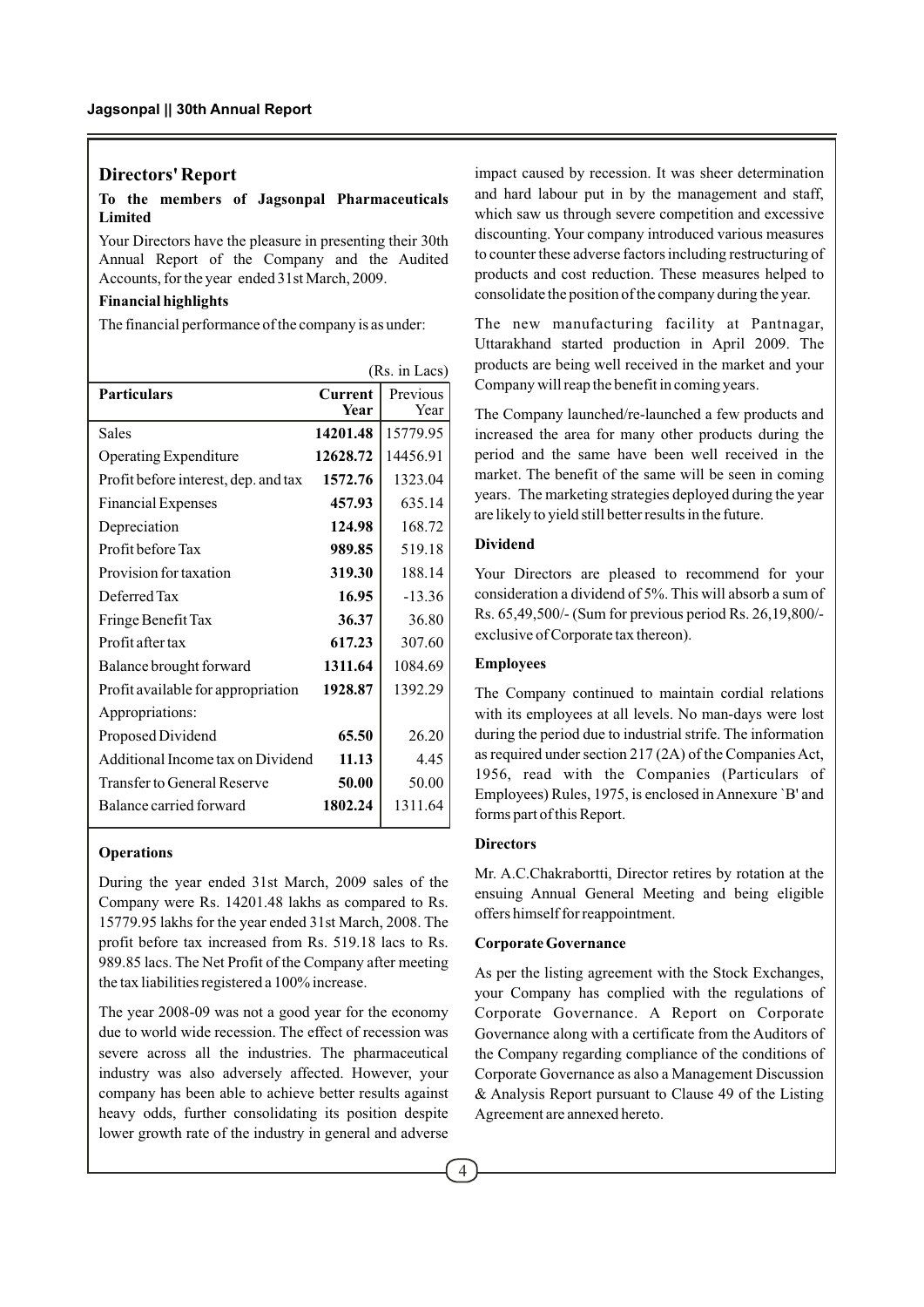## **Auditors**

M/s. P.P. Thukral & Co., Chartered Accountants retire as auditors at the ensuing Annual General Meeting and are eligible for re-appointment as Auditors.

## **Energy, Technology & Foreign Exchange**

As stipulated under the provisions of Section 217 (1) (e) of the Companies Act, 1956, read with the (Disclosure of Particulars in the Report of Board of Directors) rules, 1988, Annexure 'A' contains the particulars pertaining to Conservation of Energy, Technology absorption and Foreign Exchange earning and outgo.

#### **Directors Responsibility Statement**

Your Directors confirm that:

- 1. In preparation of the annual accounts, the applicable accounting standards have been followed along with proper explanation relating to material departures, if any;
- 2. The accounting policies are consistently applied and reasonable, prudent judgments and estimates are made so as to give a true and fair view of the state of affairs of the Company at the end of the period.
- 3. Sufficient care has been taken for the maintenance of adequate accounting records in accordance with the provisions of the Act for safeguarding the assets of the company and for preventing and detecting fraud and other irregularities;
- 4. The annual accounts have been prepared on a going concern basis.

## **Acknowledgment**

The Board of Directors would like to record their appreciation and gratitude to all employees of the organisation for their active co-operation and involvement. Thanks are also due, to Jagsonpal customers, dealers, suppliers and bankers.

For and on behalf of the Board of Directors

Place : New Delhi **J.S. Kochhar**<br>Dated : 30th June 2009 Dated: 30th June, 2009

#### **Annexure `A' To The Directors' Report**

Information pursuant to The Companies (Disclosure of Particulars in the Report of Board of Directors) Rules 1988.

## **FORM A**

#### (See Rule 2)

Form for Disclosure of Particulars with respect to conservation of energy.

#### **A. Power and fuel consumption**

|            | $01.04.2008$ to $01.04.2007$ to |
|------------|---------------------------------|
| 31.03.2009 | 31.03.2008                      |

#### **1. Electricity**

| a) | Purchased Units Kwh | 7.77.596            | 8.80.991 |
|----|---------------------|---------------------|----------|
|    | Total amount Rs.    | 35.33.689 35.77.664 |          |
|    | Avg. Rate/Unit Rs.  | 4.54                | 4.06     |

b) Own generation

|    |      | i)                 | Through diesel Generation  |           |           |
|----|------|--------------------|----------------------------|-----------|-----------|
|    |      |                    | Units Kwh                  | 7,66,697  | 5,13,687  |
|    |      |                    | Units/litre of diesel      | 3.88      | 3.68      |
|    |      |                    | oil Kwh                    |           |           |
|    |      | $\overline{11}$ )  | Through Steam turbine      |           |           |
|    |      |                    | generator                  | N.A.      | N.A       |
| 2. | Coal |                    |                            | N.A.      | N.A.      |
| 3. |      | <b>Furnace oil</b> |                            |           |           |
|    |      | Quantity K.Ltr.    |                            | 1,50,000  | 1,62,000  |
|    |      | Total cost Rs.     |                            | 56,24,024 | 47,08,739 |
|    |      |                    | Average Rate Rs.           | 37.49     | 29.06     |
| 4. |      |                    | Others/Internal generation | N.A.      | N.A.      |

## **B. Consumption**

It is not feasible to maintain energy consumption data by product category because of the very large number and variety of products with significantly different energy requirements.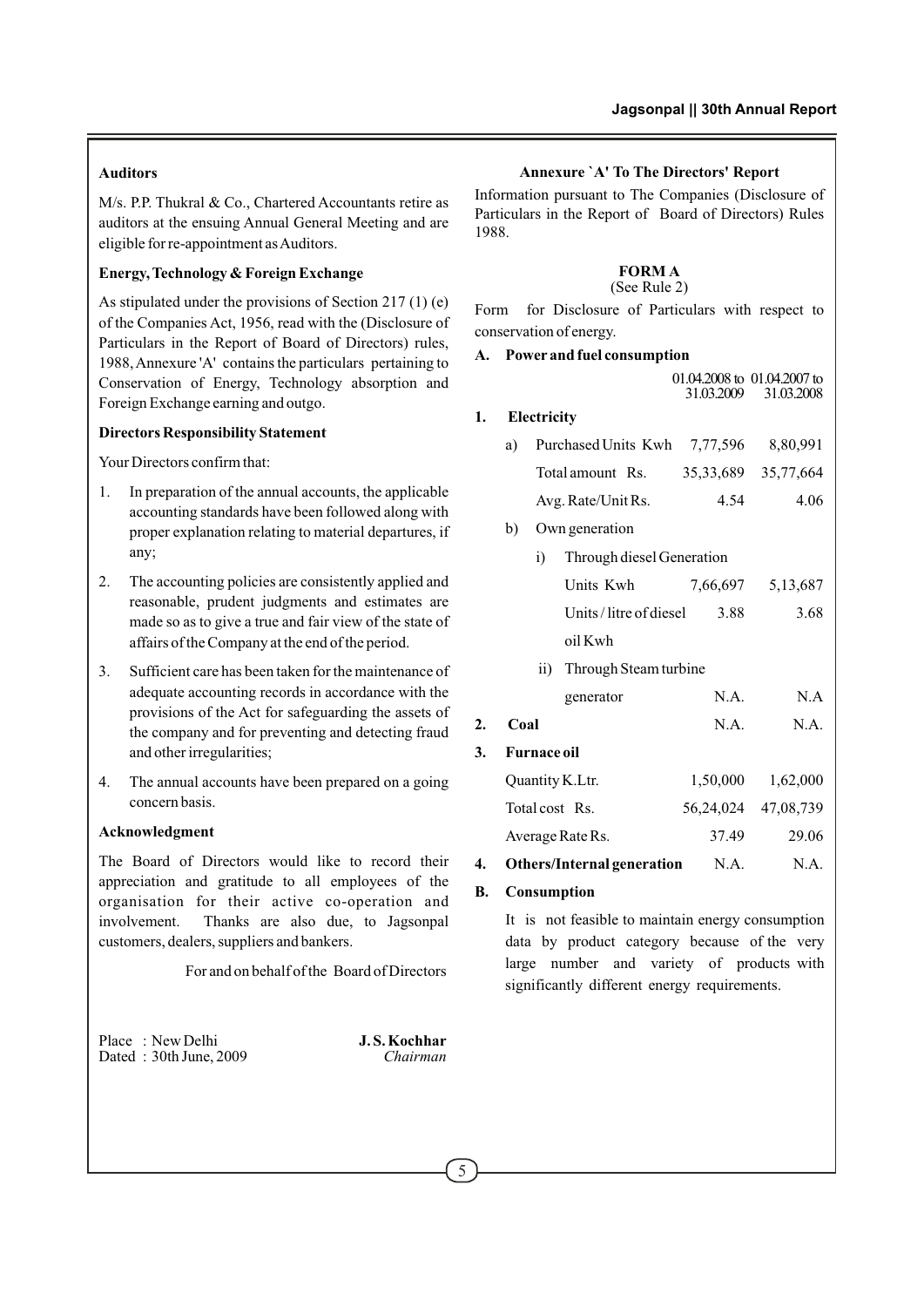#### **Form B (See Rule 2)**

Form for Disclosure of Particulars with respect to Technology Absorption.

#### **Research and Development (R & D)**

**1. Specific areas in which R & D carried out by the Company.**

The R & D Centre carries out Research and Development in the area of Bulk Drugs, Drugs Intermediaries and Pharmaceuticals.

#### **2. Benefits derived as a result of the above R & D**

During the current year R&D Team successfully accomplished process improvement for the following products. These products are expected to contribute significantly towards the profitability of the company.

#### *Product Application*

Card The Trump card in hypertension

Realcef The real third generation cephalosporin

The R&D activities of the Company have resulted in manufacturing process upgradation, improving packagings and cost containment.

#### **3. Future Plan of Action**

R & D efforts will be continued in the areas of Bulk drugs and Drug formulations. These will be geared towards development of new product technologies which can be commercialised in future.

## **4. Expenditure On R & D**

|    |                                                                   | $(Rs. in lacs)$ |                     |
|----|-------------------------------------------------------------------|-----------------|---------------------|
|    |                                                                   |                 | Mar. 2009 Mar. 2008 |
| a) | Capital Expenditure                                               | 56.77           | 2.34                |
| b) | Revenue Expenditure                                               | 36.70           | 60.27               |
|    | <b>TOTAL</b>                                                      | 93.47           | 62.61               |
|    | a) $T_{\alpha+1}$ $D_{\alpha}$ $D_{\alpha}$ means difference as a |                 |                     |

c) Total R & D expenditure as a percentage of total turn-over. 0.65% 0.40%

## **5. Foreign Exchange Earnings & Outgo**

| Earnings | 694.69 | 474.52 |
|----------|--------|--------|
| Outgo    | 53.88  | 61.75  |

For and on behalf of the Board of Directors

| Place: New Delhi       | <b>J.S. Kochhar</b> |
|------------------------|---------------------|
| Dated: 30th June, 2009 | Chairman            |

\*\*\*\*\*\*\*\*

#### **Annexure `B' To The Directors' Report**

Statement under the provisions of Section 217(2A) of the Companies Act, 1956 read with the Companies' (Particulars of Employee's) Rules, 1975 as amended upto Date :

| S.N.                | Name $&$ Age of<br>the Employee                                                                                                   | Designation              | Qualification<br>&<br>Experience                                                                                                                                                                                              | Gross<br>Remuneration<br>Rs.                | Net<br>Remuneration<br>Rs. |
|---------------------|-----------------------------------------------------------------------------------------------------------------------------------|--------------------------|-------------------------------------------------------------------------------------------------------------------------------------------------------------------------------------------------------------------------------|---------------------------------------------|----------------------------|
| 1.                  | Mr. Jagmohan Singh Kochhar<br>$(80 \text{ years})$                                                                                | Chairman                 | Experience in Senior<br>Management (59 Years)                                                                                                                                                                                 | 57,68,400                                   | 32, 37, 843                |
| 2.                  | Mr. Rajpal Singh Kochhar<br>$(54 \text{ years})$                                                                                  | <b>Managing Director</b> | M.Sc. (Pharmacy) USA<br>$(29 \text{ years})$                                                                                                                                                                                  | 57,68,400                                   | 32, 29, 346                |
| 1.<br>$2_{-}$<br>3. | Gross Remuneration includes<br>Net Remuneration excludes<br>Mr. Jagmohan Singh Kochhar is the father of Mr. Rajpal Singh Kochhar. |                          | Salary, Bonus, Commission, Allowances and<br>$\ddot{\phantom{0}}$<br>perquisites as per the Rules of the Company.<br>Contribution towards Recognised Provident Fund,<br>$\ddot{\cdot}$<br>Income Tax deducted<br>perquisites. |                                             | at source-value of taxable |
|                     | New Delhi.<br>Place :                                                                                                             |                          |                                                                                                                                                                                                                               | For and on behalf of the Board of Directors | J. S. Kochhar              |
|                     | 30th June, 2009<br>Dated :                                                                                                        |                          | b                                                                                                                                                                                                                             |                                             | Chairman                   |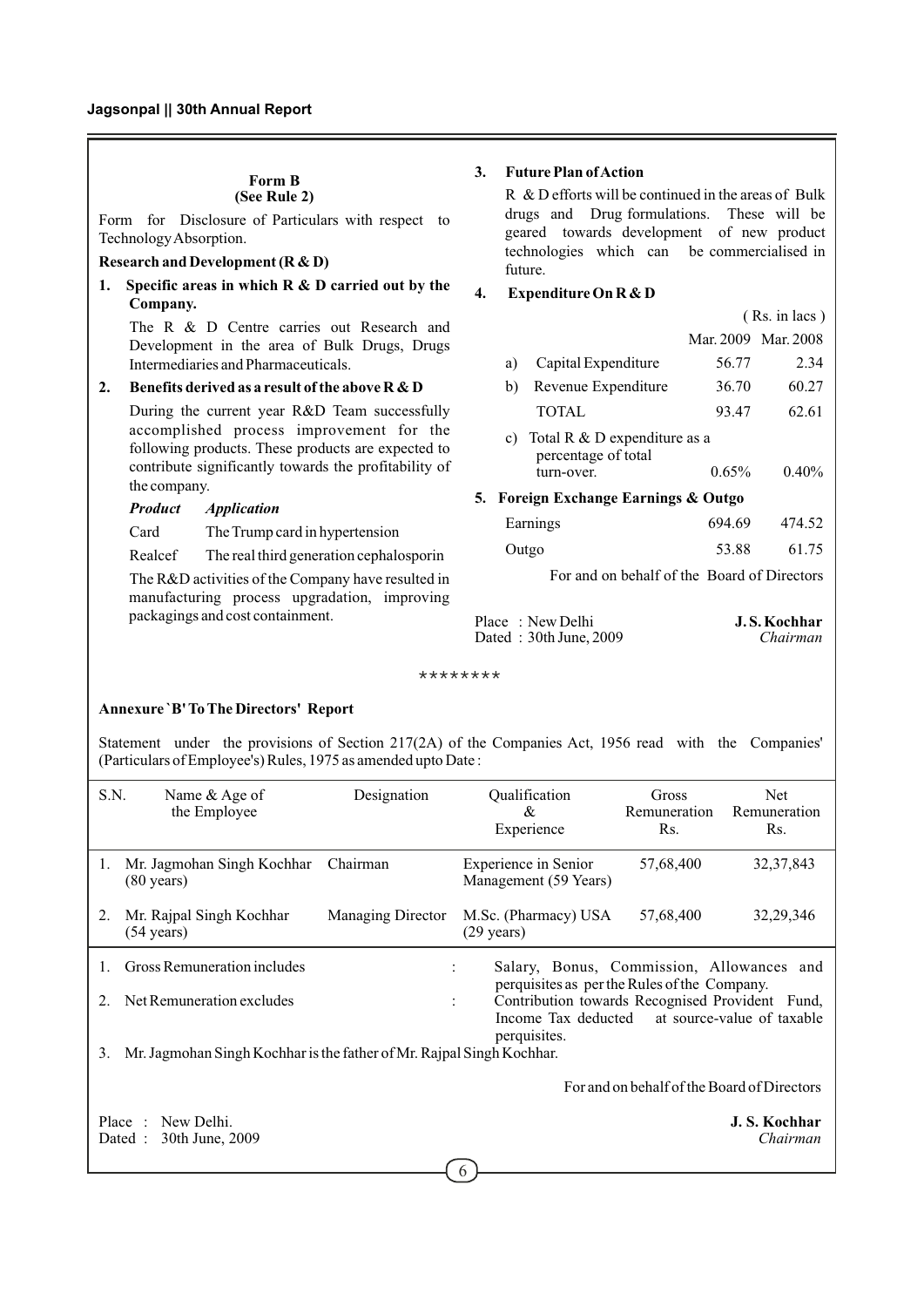# **Annexure to the Directors'Report**

## **Corporate Governance Report**

The Securities and Exchange Board of India has stipulated Corporate Governance standards for listed companies through Clause 49 of the listing agreement of the stock exchanges. Your company has put in place systems and procedures and is fully compliant with the standards.

## **1. Company's Philosophy on code of Governance:**

The Company's philosophy on Corporate Governance is to conduct its business affairs in a professional and transparent manner while adhering to high ethical values and morals and always striving for optimizing Shareholder' value. The Company considers good corporate governance to be a pre-requisite for meeting the objective of maximizing shareholders wealth in a sustained manner.

## **2. Board of Directors**

- a) The Board comprises of Executive and Non-executive Directors. The present strength of the Board of Directors is five Directors. The Chairman and the Managing Director are two whole time directors, the remaining three being non-executive Directors, who are independent Directors and are professionals and have expertise in their fields.
- b) The attendance at Board Meetings and last Annual General Meeting of each of the Directors during the financial year of the Company was as under:

| Name of Director           | Category          | Attendance at     |                | Membership of                      | No. of                        |
|----------------------------|-------------------|-------------------|----------------|------------------------------------|-------------------------------|
|                            |                   | Board<br>Meetings | Last<br>AGM    | other Board<br>(Excluding)         | Committees in<br>which Member |
|                            |                   |                   |                | Alternate                          | (excluding)                   |
|                            |                   |                   |                | Directorship $&$                   | pvt. Companies)               |
|                            |                   |                   |                | Directorship in<br>pvt. Companies) |                               |
| Mr. Jagmohan Singh Kochhar | Chairman          | 5                 | Yes            | 2                                  |                               |
| Mr. Rajpal Singh Kochhar   | Managing Director | 5                 | <b>Yes</b>     |                                    |                               |
| Mr. A. C. Chakrabortti     | Independent       | 4                 | N <sub>0</sub> | 13                                 | 6                             |
| Mr. S. Mukhopadhyay        | Independent       | 5                 | Yes            |                                    | 2                             |
| Dr. S.K. Goyal             | Independent       | 5                 | No             |                                    |                               |

c) During the year five board meetings were held on following dates:

| April 30, 2008   | July 29, 2008    |
|------------------|------------------|
| October 31, 2008 | January 28, 2009 |

September 1, 2008

d) Information placed before the Board of Directors

The following information is regularly placed before the Board of Directors

- <sup>l</sup> Annual budgets/plans
- Capital budgets
- **Ouarterly results**
- <sup>l</sup> Minutes of the Committees
- <sup>l</sup> Information on recruitment etc of Senior officer just below the Board level
- Material communications from Government bodies
- Fatal or serious accidents, dangerous occurrences and pollution problems, if any.

7

- Material financial obligations
- $\bullet$  Significant labor problems, if any.
- Sale of assets, investments etc. which is not in the normal course of business.
- $\bullet$  Material transactions
- Compliance with statutory requirements
- Besides above all major decisions are considered by the Board.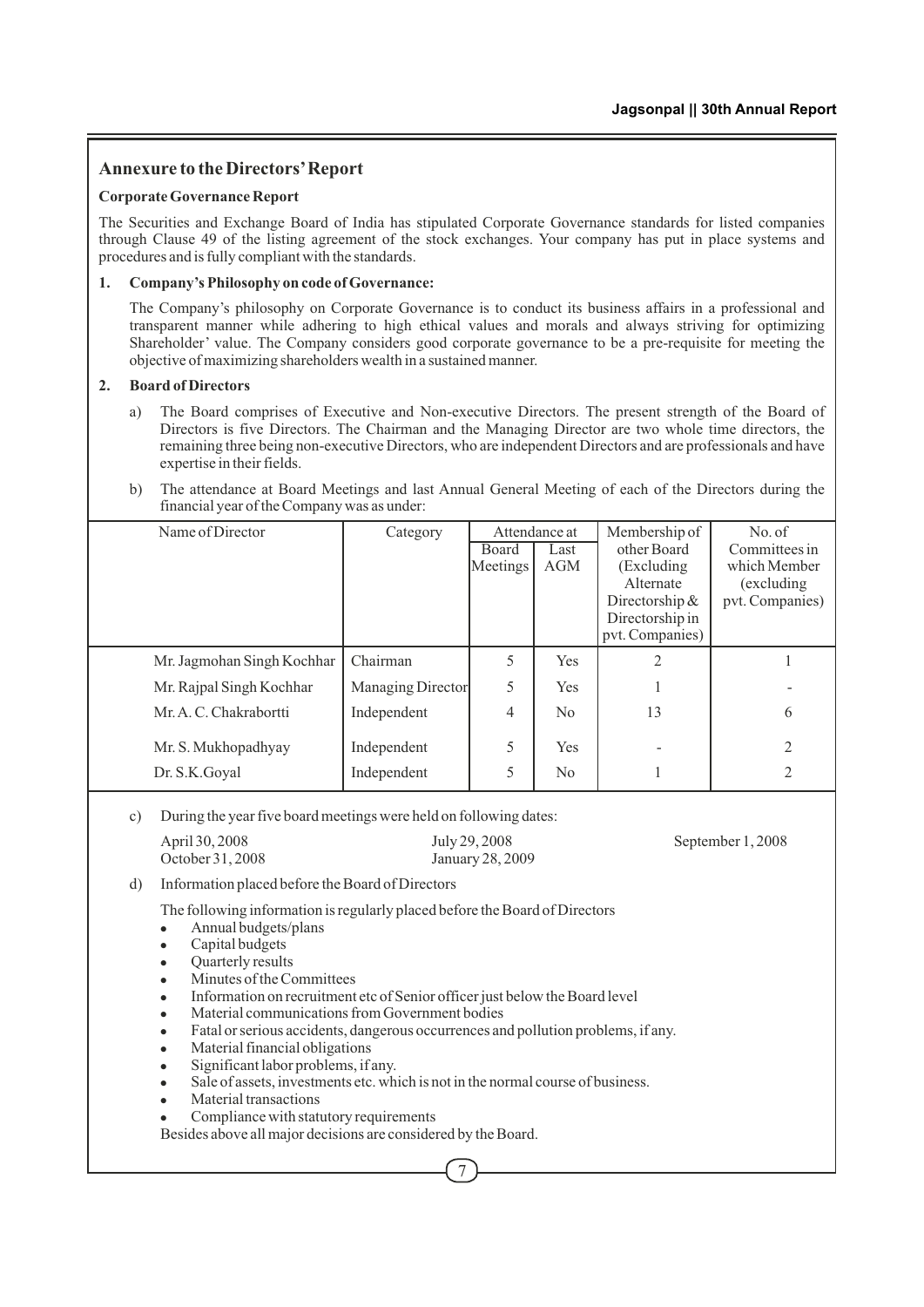## **3. Audit Committee**

The terms of reference and the role of the Audit Committee include inter-alia reviewing with management the quarterly and annual financial statements, adequacy of internal control systems and frequency and scope of internal audit, overseeing of company's financial reporting process, discussions with internal and external auditors of the company on the audit undertaken, recommending the audit fee, reviewing the internal audit undertaken and its findings, to review the functions of the whistle blower mechanism .

The Audit Committee was formed in January 2002 with three Non-executive Independent Directors as members. The Chairman of the Committee is Mr. S. Mukhopadhyay. At present the committee has two members. Mr. A. C. Chakrabortti is special invitee to the meetings of the Committee. The Company Secretary Mr. S. K. Mata, acts as the Secretary of the Committee. The Internal Auditor and/or Statutory Auditors are invitees to the meeting. The quorum for the Committee meeting is two Directors.

The Committee has met five times during the financial year in April, July, September, October and January months of 2008-09.

#### **4. Remuneration Committee and remuneration of Directors**

The managerial remuneration including perquisites thereof payable to Directors are determined by the Committee and shareholders. The remuneration of the directors during the period 1st April, 2008 to 31st March, 2009 was as follows:

a) Whole time Directors:

| Name                                                                                                      | Remuneration   |
|-----------------------------------------------------------------------------------------------------------|----------------|
| Jagmohan Singh Kochhar                                                                                    | Rs. 57.68 lacs |
| Raipal Singh Kochhar                                                                                      | Rs. 57.68 lacs |
| The above remuneration includes Salary, Bonus, Commission, Allowances and perquisites as per the rules of |                |
| the Company.                                                                                              |                |

b) Non-Executive Directors:

The Non-Executive Directors were paid remuneration by way of Sitting Fees for attending board and committee meetings plus reimbursement of related actual travel and out of pocket expenses. They are entitled up to 1% commission as and when approved by the Board of Directors. During the year remuneration paid to non-executive directors was as follows:

| Director              | Sitting Fee | Commission |
|-----------------------|-------------|------------|
| Mr. A.C. Chakrabortti | Rs. 20,000  | 2,00,000   |
| Mr. S. Mukhopadhyay   | Rs. 46,000  | 2,00,000   |
| Dr. S.K. Goval        | Rs. 46,000  | 2,00,000   |
| $\bullet$             |             |            |

## **5. Shareholders'/Investors'Grievances Committee**

In order to give the appropriate level of focus to the shareholder and investor related matters this Committee was constituted in January, 2002. At present Mr. S. Mukhopadhyay, Dr. S.K.Goyal and Mr. Jagmohan Singh Kochhar are its members. Mr. S. Mukhopadhyay is chairman of the Committee. Mr. S.K.Mata, Company Secretary, is the Compliance Officer of the Company.

The complaints/queries/requests received from the shareholders have been duly attended to and resolved by furnishing requisite information/documents by the Company. A summary of complaints received and resolved by the Company during the financial year is given below:

|                                                                     | <b>Received</b> | Cleared |
|---------------------------------------------------------------------|-----------------|---------|
| Non-Receipt of Share Certificates duly transferred                  | Nil             | N.A     |
| Non-Receipt of Dividend warrants                                    | 64              | 64      |
| Miscellaneous queries/requests                                      | 69              | 69      |
| Letter from Stock Exchanges, SEBI and Department of Company Affairs | Nil             | N.A.    |
|                                                                     |                 |         |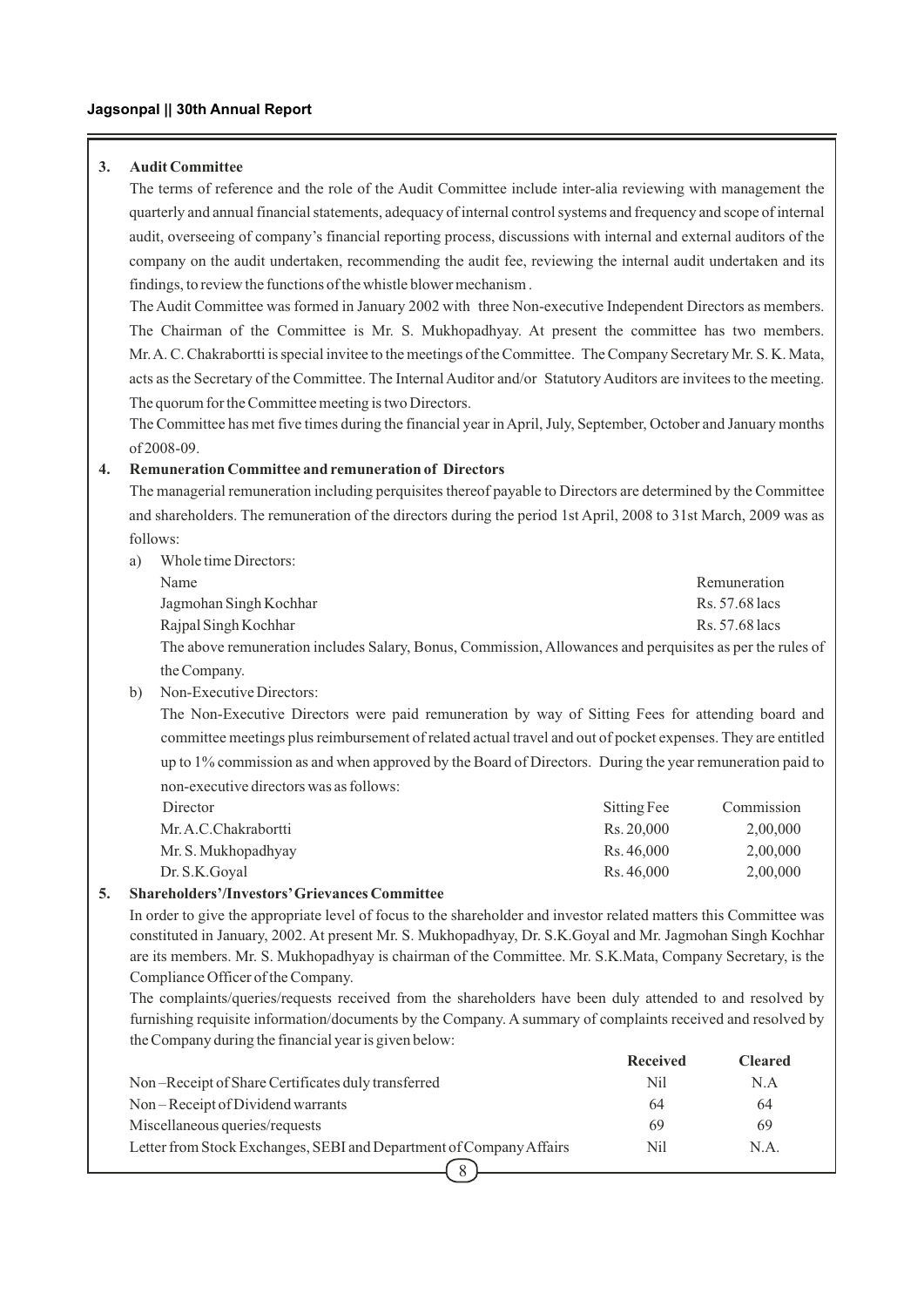## **Share TransferCommittee**

To expedite the transfer of shares and other related matters the power of share transfer and other matters (transmission and issue of duplicate shares etc.) has been delegated to the Share Transfer Committee comprising of Chairman and top officials of the Company. The committee meet at least once in a fortnight. No investors' complaint was pending for a period exceeding one months except cases which are sub judice.

## **6. General Body Meetings**

Details of the last three years'General Meetings is given below:

| <b>Year ended</b> | Date and time       | <b>Place</b>                                                         | <b>Resolutions</b><br><b>Passed</b> |
|-------------------|---------------------|----------------------------------------------------------------------|-------------------------------------|
| 31.03.2008        | 29.09.2008 10.00 am | Vanita Samaj, 13, Institutional Area, Lodi Road,<br>New Delhi 110003 | $O - 4$<br>$S - 2$                  |
| 31.03.2007        | 29.09.2007 10.00 am | Vanita Samaj, 13, Institutional Area, Lodi Road,<br>New Delhi 110003 | $O-4$                               |
| 31.03.2006        | 30.09.2006 10.00 am | Vanita Samaj, 13, Institutional Area, Lodi Road,<br>New Delhi 110003 | $O - 5$<br>$S-3$                    |

All the resolutions set out in the notices were passed by the members. No resolutions were put through Postal ballot last year. Presently the Company does not have any proposal for Postal Ballot.

## **7. Disclosures**

There were no transactions of material nature with the Directors or the Management or relatives of the Directors during the financial year which could have potential conflict with the interests of the Company at large.

The company has complied fully with the requirements of the regulatory authorities on capital market. There have been no instances of non-compliance by the company on any matter related to the capital markets nor has any penalty or stricture been imposed on the company by the stock exchanges, SEBI or any statutory authority.

The company has rigorously followed the accounting standards, laid down by the Institute of Chartered Accountants of India.

The Audit Committee regularly reviews the risk management strategy of the company to ensure the effectiveness of risk management policies and procedures.

The Chief Executive Officer and Managing Director and the Chief Financial Officer and General Manager of the company have furnished the requisite certificate to the board of directors under the Clause 49 of the Listing Agreement.

## **8. Means of communications**

As the quarterly results are published in one English daily newspaper (The Pioneer/Business Standard) and one Hindi newspaper (Veer Arjun) published from Delhi. The half yearly report was not sent to the shareholders.

During the financial year the Company has not made any presentations to the institutional investors or analysts. The Management Discussion and Analysis Report forms a part of this Annual Report.

## **9. General Shareholder Information**

|           | Annual General Meeting                                                                                                         | : Wednesday, 30th September, 2009<br>Vanita Samaj, 13, Institutional Area, Lodhi Road,<br>New Delhi 110003   |
|-----------|--------------------------------------------------------------------------------------------------------------------------------|--------------------------------------------------------------------------------------------------------------|
|           | Dates of Book Closure                                                                                                          | September 25 to September 30, 2009 (both days inclusive)                                                     |
|           | Dividend Payment Date                                                                                                          | Within stipulated time, if declared.                                                                         |
| $\bullet$ | Financial Calendar (tentative)<br>Results for the quarter ending<br>June 2009<br>September 2009<br>December 2009<br>March 2010 | 4th week of July 2009<br>4th week of October 2009<br>4th week of January 2010<br>4th week of April 2010<br>9 |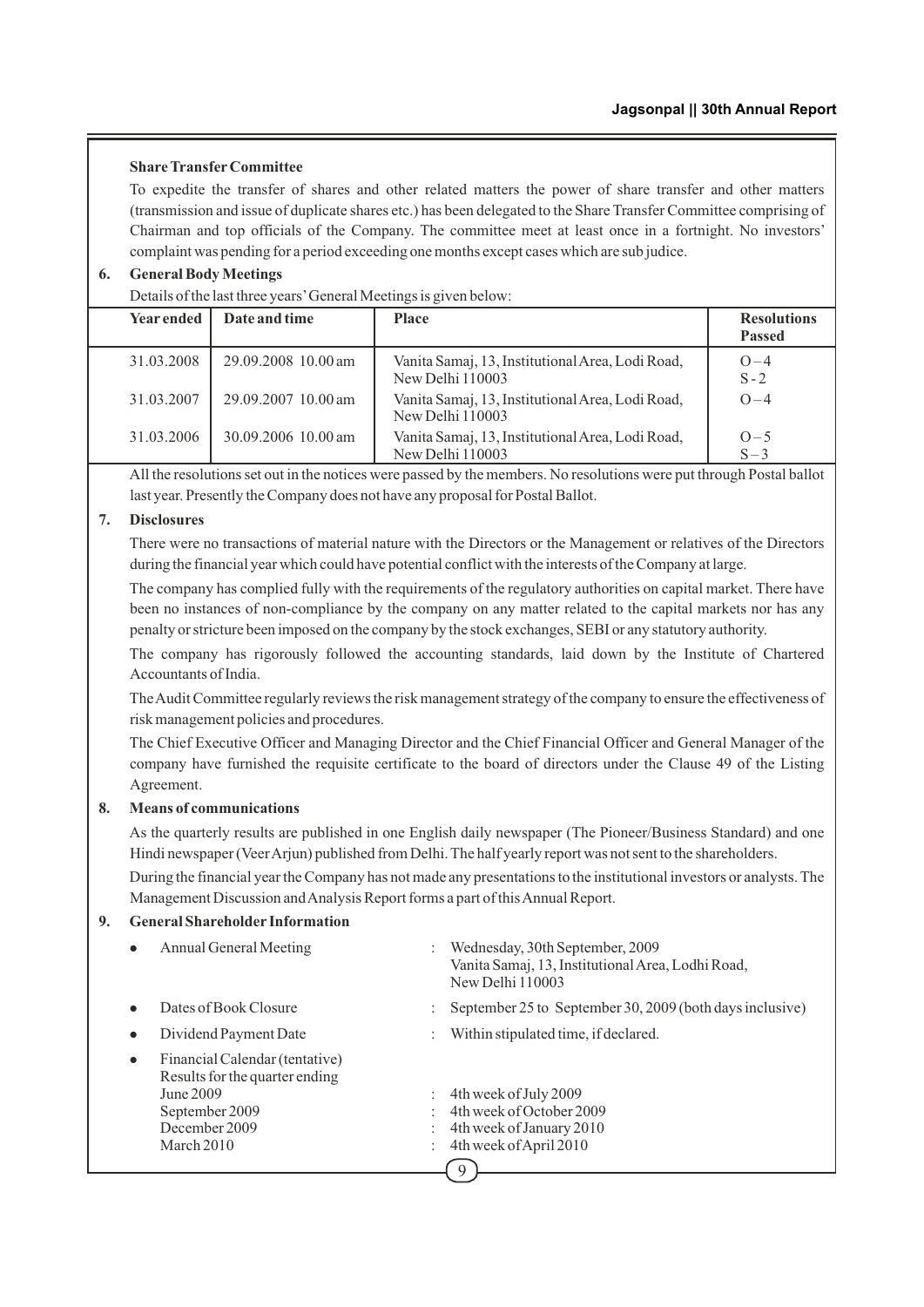• Share Price :

| <b>Month</b> |       |                          | <b>BSE</b>              |          | <b>NSE</b>               |           |              |           |
|--------------|-------|--------------------------|-------------------------|----------|--------------------------|-----------|--------------|-----------|
|              |       | <b>Share Price(Rs.)</b>  | <b>Sensex</b>           |          | <b>Share Price (Rs.)</b> |           | <b>Nifty</b> |           |
|              |       | High $(Rs.)$ Low $(Rs.)$ | Low (Rs.)<br>High (Rs.) |          | High (Rs.)               | Low (Rs.) | High (Rs.)   | Low (Rs.) |
| Apr. 08      | 18.05 | 14.25                    | 17480.74                | 15297.96 | 18.85                    | 14.55     | 5230.75      | 4628.75   |
| May 08       | 18.45 | 15.30                    | 17735.70                | 16196.02 | 17.70                    | 14.20     | 5298.85      | 4801.90   |
| Jun. 08      | 16.65 | 12.55                    | 16632.72                | 13405.54 | 17.65                    | 12.05     | 4908.80      | 4021.70   |
| 08<br>Jul.   | 14.85 | 12.00                    | 15130.09                | 12514.02 | 14.85                    | 12.00     | 4539.45      | 3790.20   |
| Aug. 08      | 15.80 | 13.08                    | 15579.78                | 14002.43 | 15.75                    | 13.00     | 4649.85      | 4201.85   |
| 08<br>Sep.   | 13.89 | 9.80                     | 15107.01                | 12153.55 | 13.65                    | 9.65      | 4558.00      | 3715.05   |
| Oct. 08      | 10.90 | 6.10                     | 13203.86                | 7697.39  | 10.80                    | 6.00      | 4000.50      | 2252.75   |
| Nov. 08      | 9.00  | 6.50                     | 10945.41                | 8316.39  | 8.95                     | 6.30      | 3240.55      | 2502.90   |
| Dec. 08      | 9.08  | 6.07                     | 10188.54                | 8467.43  | 8.80                     | 6.05      | 3110.45      | 2570.70   |
| Jan. 09      | 10.00 | 6.61                     | 10469.72                | 8631.60  | 9.45                     | 6.45      | 3147.20      | 2661.65   |
| Feb. 09      | 9.18  | 7.16                     | 9724.87                 | 8619.22  | 8.70                     | 7.00      | 2969.75      | 2677.55   |
| Mar. 09      | 8.60  | 7.20                     | 10127.09                | 8047.17  | 8.45                     | 6.90      | 3123.35      | 2539.45   |

• Listing on Stock Exchanges : The Bombay Stock Exchange Limited, Mumbai The National Stock Exchange of India Limited, Mumbai The company has paid the listing fee for 2008-09 & 2009-10. <sup>l</sup> Stock Code : JAGSNPHARM EQ at NSE and 507789 at BSE

- ISIN No. for NSDL & CDSL : INE048B01027
	-
- Stock Performance in comparison to Sensex index.

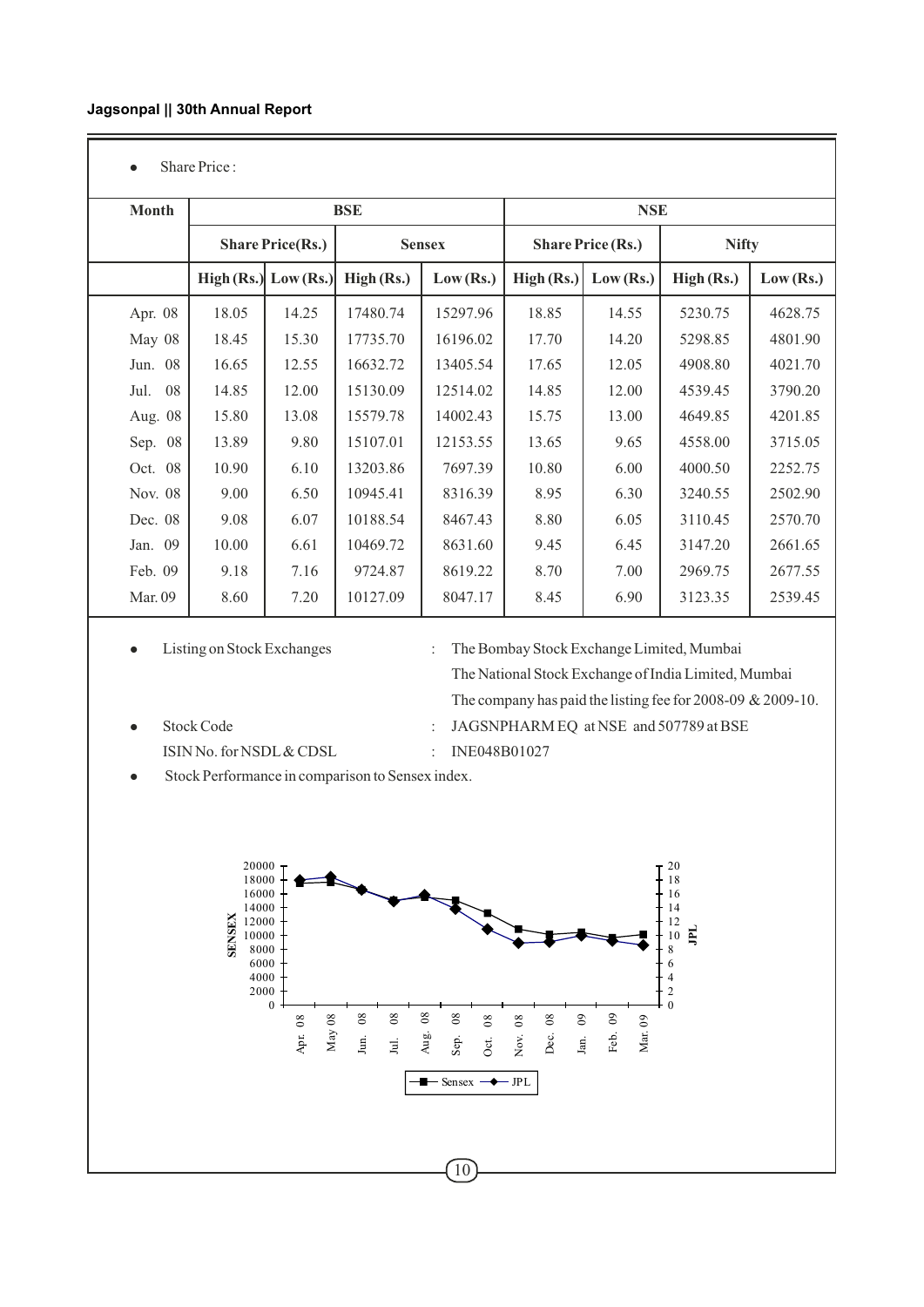• Address for correspondence and Registrar and Transfer Agents

The company has appointed M/s. MCS Limited as Registrar and Share Transfer Agents. For matters related to the shares following may be contacted.

**Jagsonpal Pharmaceuticals Limited<br>T-210 J, Shahpur Jat, New Delhi 110049.** 

**Company Secretary** MCS Limited<br> **Company Secretary** MCS Limited<br>
Unit: Jagsonpal Pharmaceuticals Ltd. W-40, Okhla Industrial Area, Ph. –II<br>New Delhi 110020.

Distribution of shareholding as on 31.03.2009

| <b>Range (Shares)</b> | Number of<br><b>Shareholding</b> | Percentage of<br><b>Shareholders</b> | Number of<br><b>Shares</b> | Percentage of<br><b>Shareholding</b> |
|-----------------------|----------------------------------|--------------------------------------|----------------------------|--------------------------------------|
| $1 - 500$             | 6802                             | 65.67                                | 1388615                    | 05.30                                |
| $501 - 1000$          | 2375                             | 22.93                                | 1941985                    | 07.41                                |
| $1001 - 10000$        | 1127                             | 10.88                                | 2954297                    | 11.28                                |
| $10001 - 20000$       | 22                               | 00.21                                | 309199                     | 01.18                                |
| $20001 \& above$      | 32                               | 00.31                                | 19603904                   | 74.83                                |

- Dematerialisation of Securities Shares of the Company are actively traded on the Bombay Stock Exchange Ltd. and the National Stock Exchange of India Limited. Approximately 93.54% of the Company's total shares have been dematerialized.
- Plant Location 20 K.M. Mathura Road, Post Office Amar Nagar, Faridabad - 121003

14-16, 55-57, I.I.E, Pant Nagar, Distt.- Udham Singh Nagar, Uttarakhand

|                   | 10. Reappointment/appointment of Directors |                      |                                                                                                                                                                                                                                                                                                                                                                                                                                               |                                                                                                                                                                  |
|-------------------|--------------------------------------------|----------------------|-----------------------------------------------------------------------------------------------------------------------------------------------------------------------------------------------------------------------------------------------------------------------------------------------------------------------------------------------------------------------------------------------------------------------------------------------|------------------------------------------------------------------------------------------------------------------------------------------------------------------|
|                   | Name of Director                           | $\ddot{\phantom{a}}$ | Mr. A.C.Chakrabortti                                                                                                                                                                                                                                                                                                                                                                                                                          |                                                                                                                                                                  |
|                   | Date of Birth                              |                      | 02.10.1930                                                                                                                                                                                                                                                                                                                                                                                                                                    |                                                                                                                                                                  |
|                   | Date of Joining the Board                  |                      | 27.04.1986                                                                                                                                                                                                                                                                                                                                                                                                                                    |                                                                                                                                                                  |
|                   | Expertise                                  |                      | Mr. A.C. Chakrabortti is a Fellow member of the Institute of<br>Chartered Accountants of India and F.C.A. (Engl. & Wales)<br>He is the past president of the Institute of Chartered<br>Accountants of India.<br>He is on the Board of Directors of the Company since 1986.<br>He does not hold any shares in the Company. Mr. Chakrabortti                                                                                                    |                                                                                                                                                                  |
|                   |                                            |                      | is a director in the following companies.                                                                                                                                                                                                                                                                                                                                                                                                     |                                                                                                                                                                  |
|                   | List of Outside Directorships held         |                      | Company<br>La Opala Glass Limited<br>United Nano-Tech Products Limited<br>Grindwell Norton Limited<br>Binani Industries Limited<br>Rasoi Industries Limited<br>Texmaco Limited<br>Peerless Gen. Fin. & Investment Co. Ltd.<br>Calcutta Metropolitan Group Limited<br>Chandras' Chemicals Limited<br>Denso India Limited<br>MP Madhya Kshetra Vidyut Vitaran Co. Ltd. Director<br>United Credit Belani Properties Limited<br>Ravi Auto Limited | Designation<br>Chairman<br>Chairman<br>Vice Chairman<br>Director<br>Director<br>Director<br>Director<br>Director<br>Director<br>Director<br>Director<br>Director |
|                   |                                            |                      | For and on behalf of the Board of Directors                                                                                                                                                                                                                                                                                                                                                                                                   |                                                                                                                                                                  |
| Place:<br>Dated : | New Delhi<br>30th June, 2009               |                      |                                                                                                                                                                                                                                                                                                                                                                                                                                               | <b>J.S. Kochhar</b><br>Chairman                                                                                                                                  |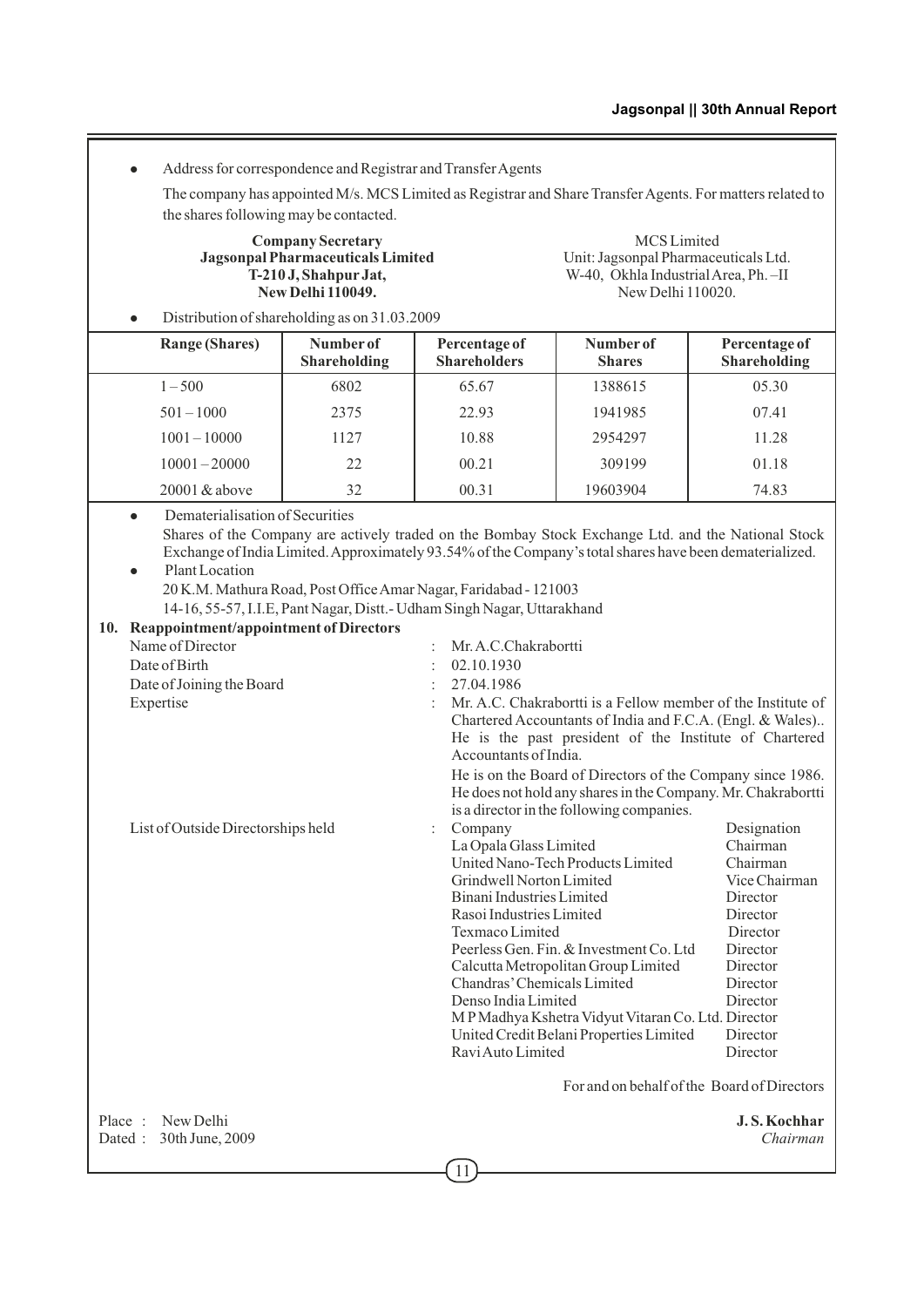## **Management Discussion & Analysis Report**

#### **Developments**

The pharmaceutical industry is one of the fastest growing sectors in Indian economy. It is predicted that the market for pharmaceuticals in India has a strong potential for increased growth from 2009 to 2023.

India has had a strong domestic pharmaceutical industry and a rapidly expanding market with a population of over a billion and a rapidly expanding economy. Prevalence values of many diseases are likely to increase with expansion of population, urbanization and higher identification rates in the coming decade. India's pharmaceutical market is increasingly important in global pharma, with both domestic and foreign companies benefiting. Healthcare provision, both public and private, is improving, leading to fast-expanding markets for healthcare products, especially modern pharmaceuticals.

## **Opportunities for the Indian Pharma Sector and Market**

Currently, India's largest selling medicines are antiinfective agents, but the fast growing areas are the lifestyle-related diseases. The companies which provide treatment for such ailments will benefit from selling innovative drugs for these.

With increasing prevalence of diseases of aging and lifestyle-related diseases associated with greater affluence, India's pharmaceutical market will continue to increase steadily in sales value from 2009 onwards. Furthermore, with rapid increase in drug resistance for anti-infective agents like anti-TB, anti-malarial and other antibiotics, there will be a particularly strong market for most types of pharmaceutical agents, both new and established, from 2009 to 2023.

#### **Concerns**

The recession in world economy is expected to impact the Indian economy, which will affect the Pharmaceutical industry as well.

The drugs prices control could adversely impact the Pharmaceutical industry.

## **Product Performance**

The company has clearly segregated the entire product portfolio, in line with the emerging segment of lifestyle disorders. In the coming years, this will remain the area of focus for the organization and is expected to be the principal growth driver.

#### **Outlook**

It is expected that the initiatives introduced towards the end of the fiscal 2008-09, will yield rich dividends in the coming years and the organization will be firmly placed in the market.

#### **Internal Control systems and their adequacy**

JPL has adequate internal control systems and processes to safeguard its assets and all the transactions are recorded and reported as per the generally accepted or prescribed norms. The internal control systems are well documented and rigidly implemented. There are clearly defined systems and authority and responsibilities in place which ensure accuracy and reliability of all financial and other data for effective and efficient management. The systems and processes are reviewed periodically and upgraded under the guidance of Audit committee and external auditors/agencies.

## **Financial performance with respect to operational performance**

#### *Loans*

During the period the Loans decreased by Rs.1241 lacs.

#### *Results from operations*

|                           |                          | (Rs. in Lacs)            |
|---------------------------|--------------------------|--------------------------|
| Particulars               | 01.04.2008<br>31.03.2009 | 01.04.2007<br>31.03.2008 |
| <b>Sales</b>              | 14201.48                 | 15779.95                 |
| Operational expenditure   | 12628.72                 | 14456.91                 |
| <b>PBIDT</b>              | 1572.76                  | 1323.04                  |
| <b>Financial Expenses</b> | 457.93                   | 635.14                   |
| Depreciation              | 124.98                   | 168.72                   |
| <b>PBT</b>                | 989.85                   | 519.18                   |
|                           |                          |                          |

#### *Net Profit*

During the current year the Company achieved a profit after tax of Rs. 617.23 lacs as against Rs.307.60 lacs in the previous year.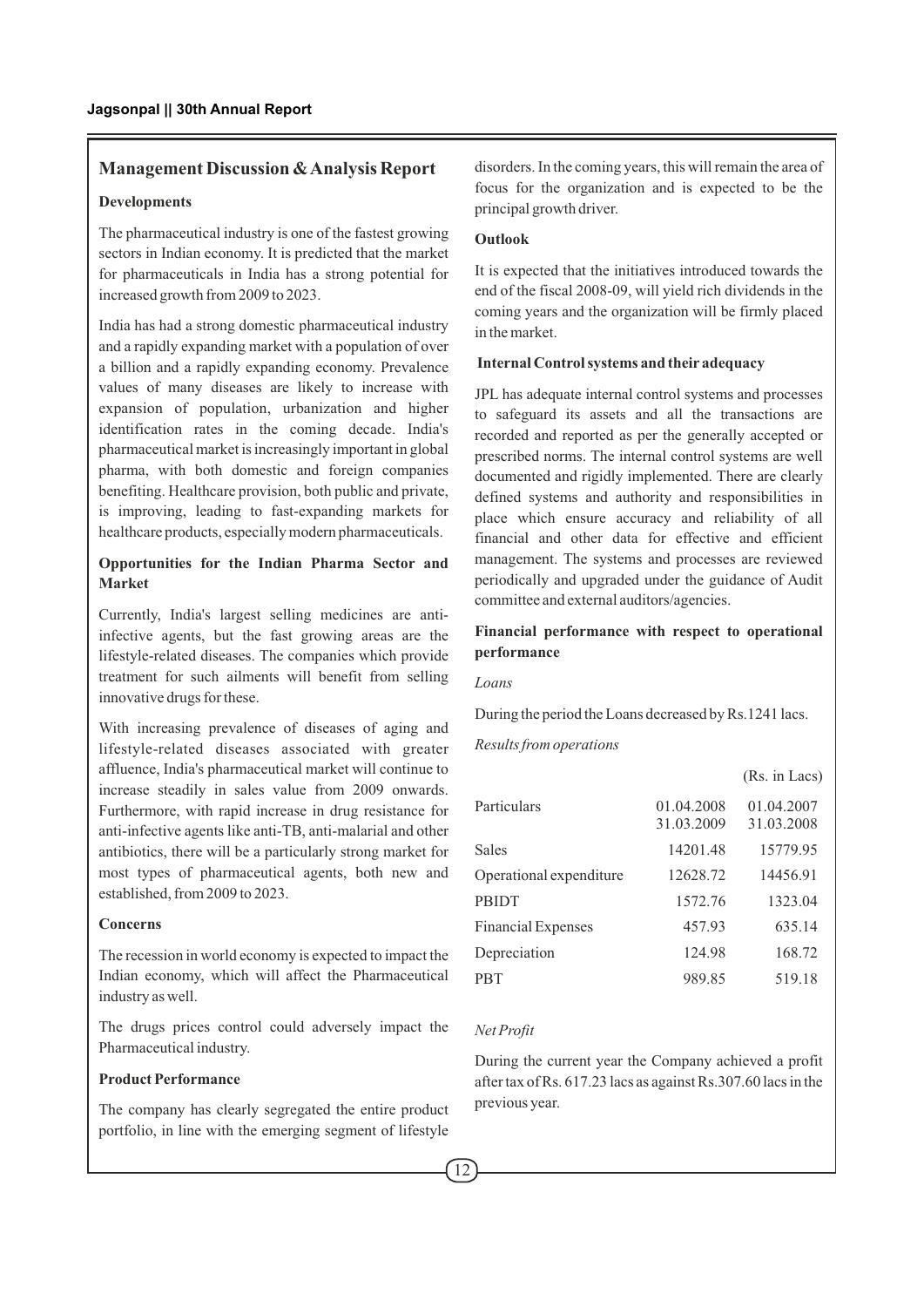## *Receivables*

The receivables decreased during the year under review by Rs.409.08 lacs.

## **Human Resources and Industrial Relations**

The human resource of JPL is one of its biggest assets. In order to achieve overall development of its people and to ensure greater accountability and responsibility continuous training with respect to work and other areas is imparted. The opportunities are created to encourage employees to develop multi functional skills and gear so as to meet the challenging assignments in the company. The industrial relations continue to be very cordial.

## **Cautionary Statement**

The report is based on certain estimates, assumptions and expectations, which may or may not be accurate or realised. The risks factors stated in the report are not exhaustive. So the actual results could materially differ from those expressed or implied. Important factors such as economic conditions, government policies, subsequent developments and other incidental factors etc could make material difference to company's operations.

For and on behalf of the Board of Directors

Place : New Delhi. **J. S. Kochhar**<br>Dated : 30th June 2009 Chairman Dated : 30th June, 2009

## **Auditors'Report on Corporate Governance**

To the members of Jagsonpal Pharmaceuticals Limited

We have examined the compliance of conditions of Corporate Governance by Jagsonpal Pharmaceuticals Limited for the period ended on 31st March, 2009 as stipulated in Clause 49 of the Listing Agreement of the said Company with the Stock Exchanges.

The compliance of conditions of Corporate Governance is the responsibility of the management. Our examination was limited to procedures and implementation thereof, adopted by the Company for ensuring the compliance of the conditions of Corporate Governance. It is neither an Audit nor an expression of opinion on the financial statement of the Company.

In our opinion and to the best of our information and according to the explanations given to us, we certify that the Company has complied in all material aspect with the conditions of Corporate Governance as stipulated by the above mentioned Listing Agreement.

We state that no investor grievances are pending for a period exceeding one month against the Company as per the records maintained by the Company and presented to the Investors' Grievances Committee.

We further state that such compliance is neither an assurance as to the future viability of the Company nor the efficiency or effectiveness with which the management has conducted the affairs of the Company.

> For P.P.Thukral & Company *Chartered Accountants*

New Delhi **Suresh Sethi** 30th June, 2009 *Partner*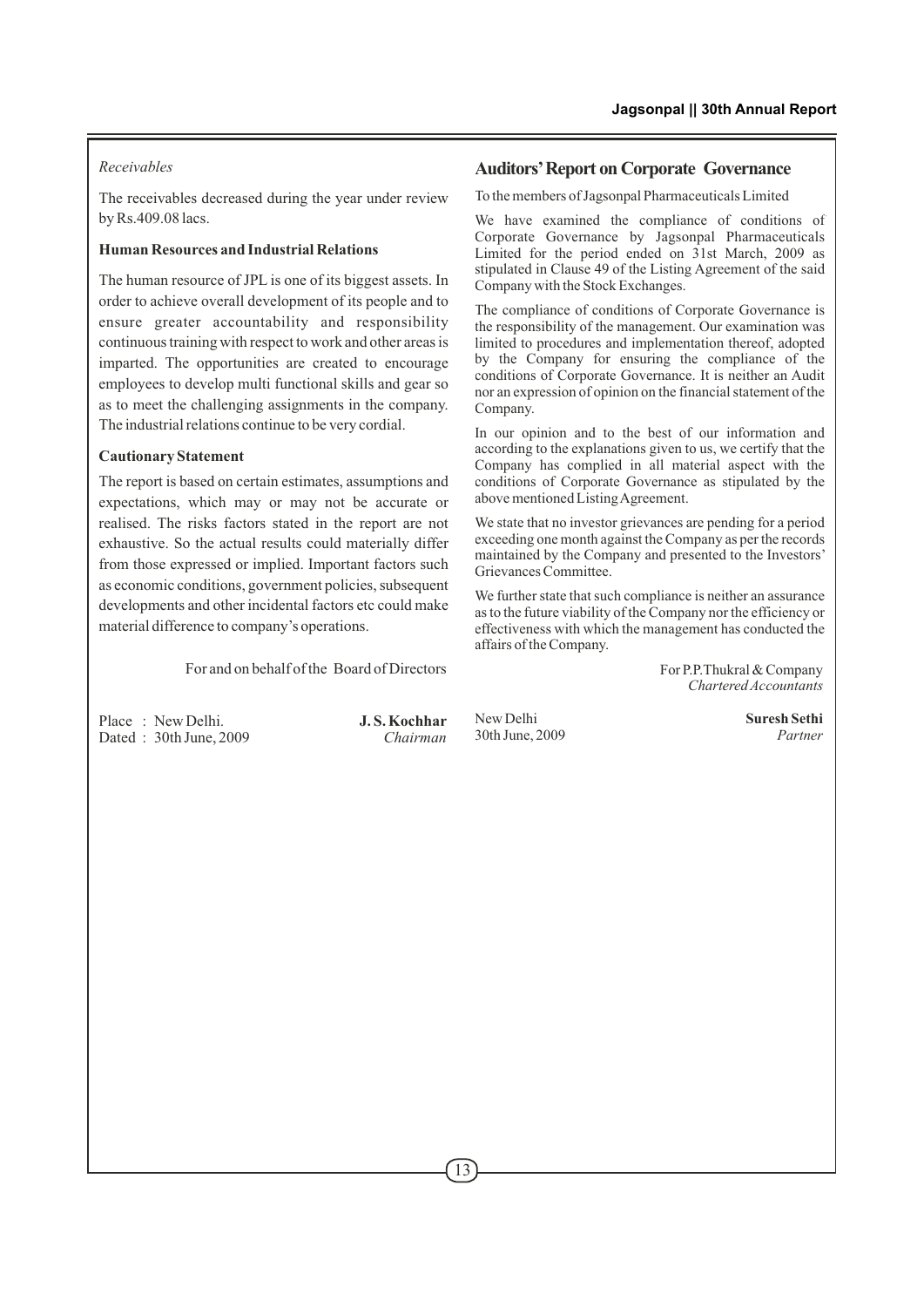#### **Auditors'Report**

To the members of Jagsonpal Pharmaceuticals Limited

- 1. We have audited the attached balance sheet of Jagsonpal Pharmaceuticals Limited as at March 31, 2009 and also the Profit and Loss account and the Cash Flow Statement for the year ended on that date both annexed thereto. These financial statements are the responsibility of the Company's Management. Our responsibility is to express an opinion on these financial statements based on our audit.
- 2. We carried out our examinations in accordance with auditing standards generally accepted in India. Those standards require that we plan and perform the audit to obtain reasonable assurance about whether the financial statements are free of material misstatements. An audit also includes examining, on a test basis, evidence supporting the amounts and disclosures in the financial statements. An audit also includes assessing the accounting principles used and significant estimates made by the Management, as well as evaluating the overall financial statement presentation. We believe that our audit provides a reasonable basis for our opinion.
- 3. As required by the Companies (Auditors' Report) Order, 2003 issued by the Central Government of India in terms of sub-section (4A) of Section 227of the Companies Act, 1956, we enclose in the Annexure a statement on the matters specified in paragraphs 4 and 5 of the said Order, to the extent applicable.
- 4. Further to our comments in the Annexure referred to in paragraph 3 above, we report that:
	- a) We have obtained all the information and explanations which to the best of our knowledge and belief were necessary for the purposes of our audit;
	- b) In our opinion, proper books of account as required by law have been kept by the Company so far as appears from our examination of the books;
	- c) The Balance Sheet and Profit and Loss Account and cash flow statement are in agreement with the books of account;
	- d) In our opinion, the Balance Sheet, Profit and Loss Account and Cash Flow Statement dealt with by this report comply with the Accounting Standards under sub section (3C) of Section 211 of the Companies Act, 1956;
	- e) None of the Directors is disqualified as on March 31, 2009 from being appointed as a Director in terms of clause  $(g)$  of subsection (1) of Section 274 of the Companies Act, 1956; and
	- f) In our opinion and to the best of our information and according to the explanations given to us, the said accounts give the information required by the Companies Act, 1956, in the manner so

required and give a true and fair view in conformity with the accounting principles generally accepted in India:

- i) in the case of the Balance Sheet, of the state of affairs of the Company as at 31st March, 2009;
- ii) in the case of the Profit & Loss Account, of the profit of the Company for the year ended on that date: and
- iii) in the case of Cash flow statement, of the cash flows for the year ended on that date.

For P. P. Thukral & Co., *Chartered Accountants,*

New Delhi **Suresh Sethi**

# 30th June, 2009 *Partner*

## ANNEXURE TO THE AUDITORS' REPORT

(Referred to in Paragraph (1) of our report of even date)

- (i) (a) The Company is maintaining proper records showing full particulars, including quantitative details and situation of fixed assets.
	- (b) As explained to us, physical verification of a major portion of fixed assets as at March 31, 2009 was conducted by the Management during the year. In our opinion, the frequency of physical verification is reasonable. Having regard to the size of the operations of the company and on the basis of explanations received, in our opinion, the net differences found on physical verification were not significant.
- (ii) (a) The inventory of the Company has been physically verified by the management during the year. In respect of inventory lying with third parties, these have substantially been confirmed by them. In our opinion, the frequency of verification is reasonable.
	- (b) In our opinion and according to the information and explanations given to us, the procedures of physical verification of inventory followed by the management were found reasonable and adequate in relation to the size of the Company and the nature of its business.
	- (c) On the basis of our examination of records of inventory, in our opinion, the company has maintained proper records of inventory and the discrepancies noticed on physical verification between the physical stocks and the book records were not material in relation the operations of the company.
- (iii) In our opinion, the company has neither granted nor taken any loans, secured or unsecured from companies, firms or other parties listed in the

14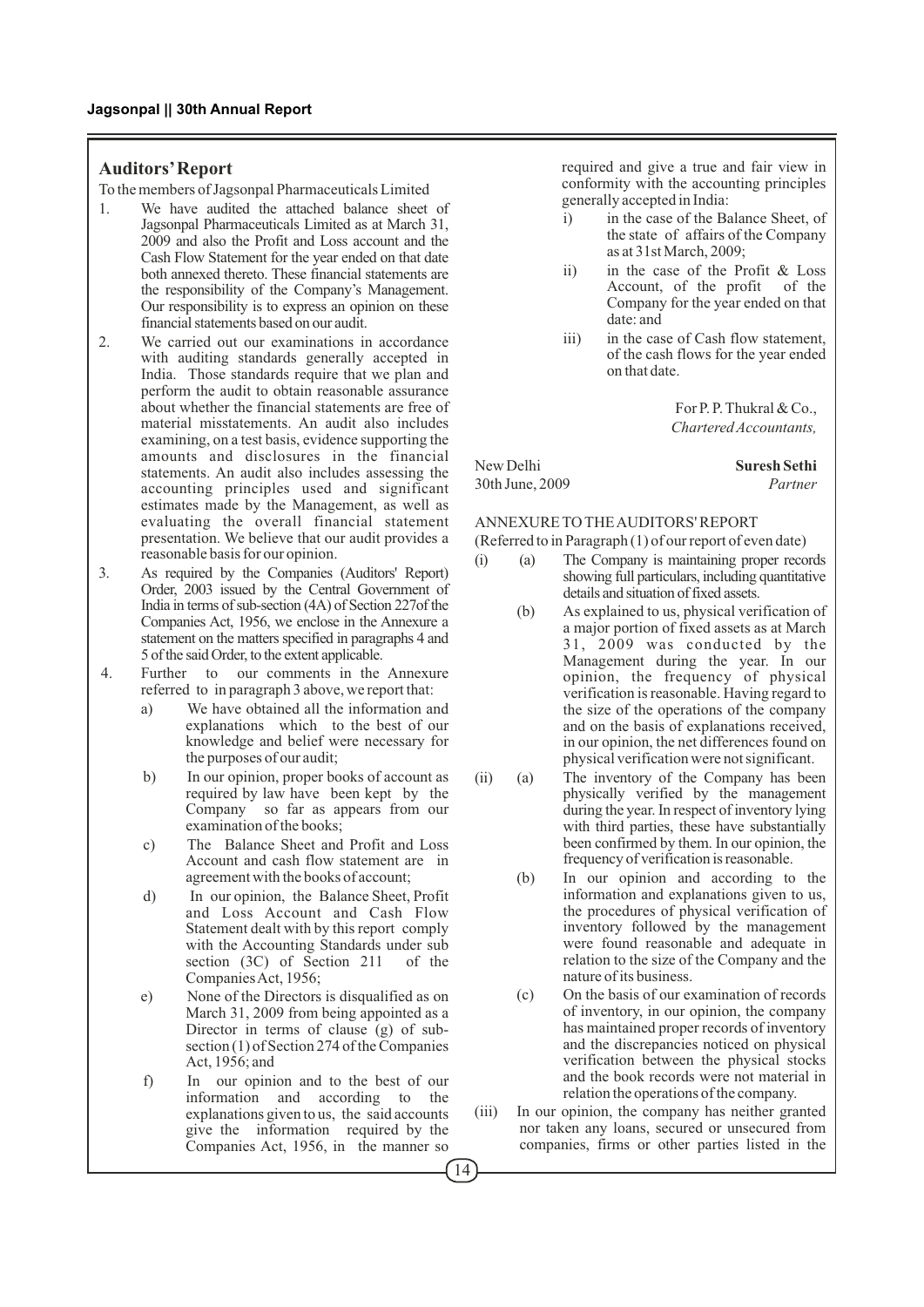Register maintained under Section 301 of the Companies Act, 1956. As the Company has not granted/taken any loans, secured or unsecured, to /from parties listed in the registers maintained under Section 301 of the Companies Act, 1956 clauses iii(b), iii(c) and iii(d) of paragraph 4 of the order are not applicable.

- (iv) In our opinion and according to the explanations given to us, having regard to the explanations that some of the items are of a special nature for which alternative quotations are not available, there are adequate internal control procedures commensurate with the size of the company and the nature of its business for the purchase of inventory, fixed assets and for the sale of goods. Further, on the basis of our examination and according to the information and explanations given to us, we have neither come across nor have we been informed of any instance of major weaknesses in the aforesaid internal control procedures.
- (v) (a) In our opinion and according to information and explanations given to us, the transactions that need to be entered into the Register maintained under Section 301 of the Companies Act, 1956 have been so entered.
	- (b) In our opinion and according to the information and explanations given to us, there are no such transactions exceeding Rs. Five lakhs each which have been made at prices, which are not reasonable having regard to the prevailing market prices, for such goods, materials or services at the relevant time.
- (vi) In our opinion and according to the information and explanations given to us, the Company has complied with the directives issued by the Reserve Bank of India and the provisions of Section 58A and 58AA of the Companies Act, 1956 and the rules framed there under, where applicable, with regard to deposits accepted from the public. As per the information and explanations given to us no order under the aforesaid sections has been passed by the Company Law Board on the company.
- (vii) In our opinion, the Company has an internal audit system commensurate with its size and nature of its business
- (viii) We have broadly reviewed the books of accounts maintained by the Company in respect of the maintenance of cost records as has been prescribed under Section 209(1)(d) of the companies Act, 1956.
- (ix) (a) According to the information and explanations given to us and according to the books and records as produced and examined by us, in our opinion, the undisputed statutory dues in respect of

provident fund, employees' state insurance, income-tax, sales-tax, custom duty, excise duty, cess and other as applicable have been regularly deposited by the company during the year with the appropriate authorities.

- (b) As at 31st March, 2009 according to the records of the Company, there are no dues of wealth tax, service tax and cess which have not been deposited on account of any dispute.
- (x) The company has neither accumulated losses as at 31st March, 2009 nor it has incurred any cash losses during the financial year ended on that date or in the immediately preceding financial year.
- (xi) Based on our audit procedures and on the information and explanations given by management, we are of the opinion that the company has not defaulted in repayment of its dues to any financial institution and banks during the year.
- (xii) The company has not granted any loans and advances on the basis of security by way of pledge of shares, debentures and other securities.
- (xiii) The provisions of any special statute as specified under clause (xiii) of paragraph 4 of the order are not applicable to the company.
- (xiv) In our opinion and according to the information and explanations given to us, the company is not a dealer or trader in securities.
- (xv) The company has not given any guarantees for loans taken by others from banks or financial institutions, the terms and conditions, whereof, in our opinion are prima facie, prejudicial to the interest of the Company.
- (xvi) The company has not obtained any term loans that were not applied for the purpose for which these were raised.
- (xvii) Based on the information and explanations given to us and on an overall examination of the balance sheet of the company, in our opinion, there are no funds raised on a short term basis which have been used for long term investment, and vice versa.
- (xviii) The company has not made any preferential allotment of shares to parties and companies covered in the Register maintained under Section 301 of the Companies Act, 1956 during the year.
- (xix) The Company has not raised any money by public issue during the year.
- (xx) According to the information and explanations given to us, during the year, no fraud by the company has been noticed or reported.

For P. P. Thukral & Co., *Chartered Accountants,*

New Delhi **Suresh Sethi** 30th June, 2009 *Partner*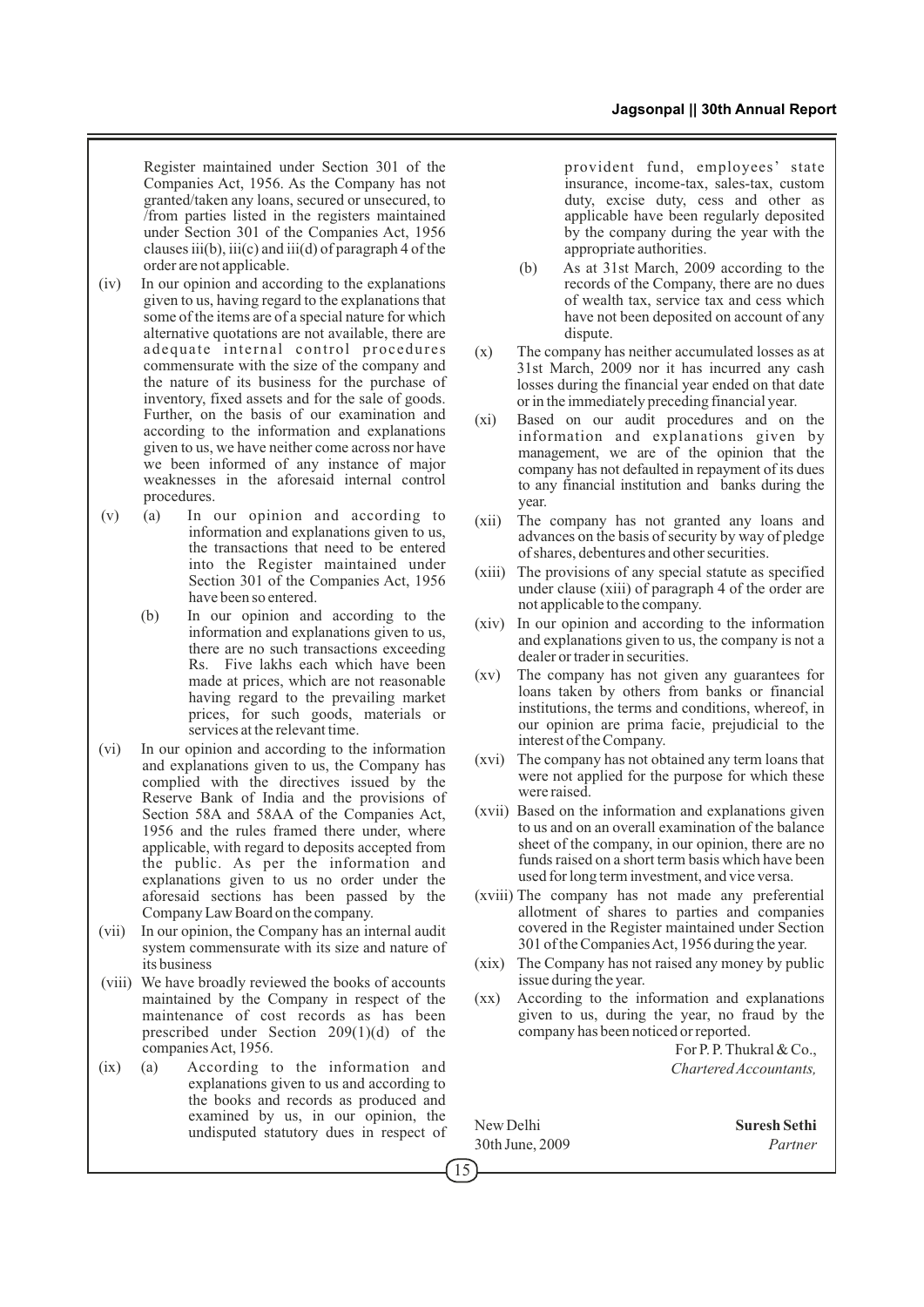| <b>Balance Sheet</b><br>As on 31.03.2009                                                |                                            |                                        |                                 |
|-----------------------------------------------------------------------------------------|--------------------------------------------|----------------------------------------|---------------------------------|
| <b>PARTICULARS</b>                                                                      | <b>SCHEDULE</b><br>NO.                     | <b>ASON</b><br>31.03.2009<br>Rs.       | AS ON<br>31.03.2008<br>Rs.      |
| <b>SOURCES OF FUNDS</b>                                                                 |                                            |                                        |                                 |
| <b>Shareholders' Funds</b>                                                              |                                            |                                        |                                 |
| Capital                                                                                 | $\cdot_1$ ,                                | 13,09,90,000                           | 13,09,90,000                    |
| Reserves & Surplus                                                                      | $\cdot_2$                                  | 67,06,93,098                           | 61,93,47,334                    |
|                                                                                         |                                            | 80,16,83,098                           | 75,03,37,334                    |
| <b>Loan Funds</b>                                                                       |                                            |                                        |                                 |
| Secured Loans                                                                           | $\cdot$ 3'                                 | 24,67,00,978                           | 35,84,90,279                    |
| <b>Unsecured Loans</b>                                                                  | 4'                                         | 3,29,57,390                            | 4,53,23,262                     |
| <b>Deferred Tax liability (Net)</b>                                                     |                                            | 2,56,22,009                            | 2,39,26,733                     |
| <b>TOTAL</b>                                                                            |                                            | 1,10,69,63,475                         | 1,17,80,77,608                  |
| <b>APPLICATION OF FUNDS</b>                                                             |                                            |                                        |                                 |
| <b>Fixed Assets</b>                                                                     |                                            |                                        |                                 |
| Net Block                                                                               | $\cdot$ 5'                                 | 28,86,76,578                           | 29, 28, 13, 502                 |
| Capital Work in Progress                                                                |                                            | 24,61,86,686                           | 17,24,71,074                    |
| (note 3, Schedule 13)                                                                   |                                            |                                        |                                 |
| <b>Investments</b>                                                                      | $\cdot$ 6'                                 | 5,031                                  | 5,031                           |
| <b>Current Assets Loans And Advances</b>                                                | $\cdot$ 7'                                 |                                        |                                 |
| Inventories                                                                             |                                            | 22,00,53,325                           | 33,50,64,085                    |
| <b>Sundry Debtors</b>                                                                   |                                            | 37,05,63,657                           | 41, 14, 71, 553                 |
| Cash & Bank Balances                                                                    |                                            | 7,07,49,835                            | 6,28,74,568                     |
| Loans and advances                                                                      |                                            | 3,15,34,949                            | 2,78,47,215                     |
|                                                                                         |                                            | 69,29,01,766                           | 83,72,57,421                    |
| Less:                                                                                   |                                            |                                        |                                 |
| <b>Current Liabilities &amp; Provisions</b>                                             | $\cdot_8$                                  | 12,08,06,587                           | 12,44,69,420                    |
| <b>Net Current Assets</b>                                                               |                                            | 57,20,95,180                           | 71,27,88,001                    |
| <b>TOTAL</b>                                                                            |                                            | 1,10,69,63,475                         | 1,17,80,77,608                  |
| <b>Notes to Accounts</b>                                                                | $^{\circ}13^{\circ}$                       |                                        |                                 |
| As per our report of even date<br>For P.P.THUKRAL & CO.<br><b>Chartered Accountants</b> | J.S. Kochhar<br>Chairman                   | A. C. Chakrabortti<br>Director         | S. Mukhopadhyay<br>Director     |
| <b>Suresh Sethi</b><br>Partner                                                          | R.P.S. Kochhar<br><b>Managing Director</b> | Sanjiv Kumar Dudeja<br>General Manager | S.K.Goyal<br>Director           |
| Place: New Delhi<br>Dated: 30th June, 2009                                              | $\sqrt{16}$                                |                                        | S. K. Mata<br>Company Secretary |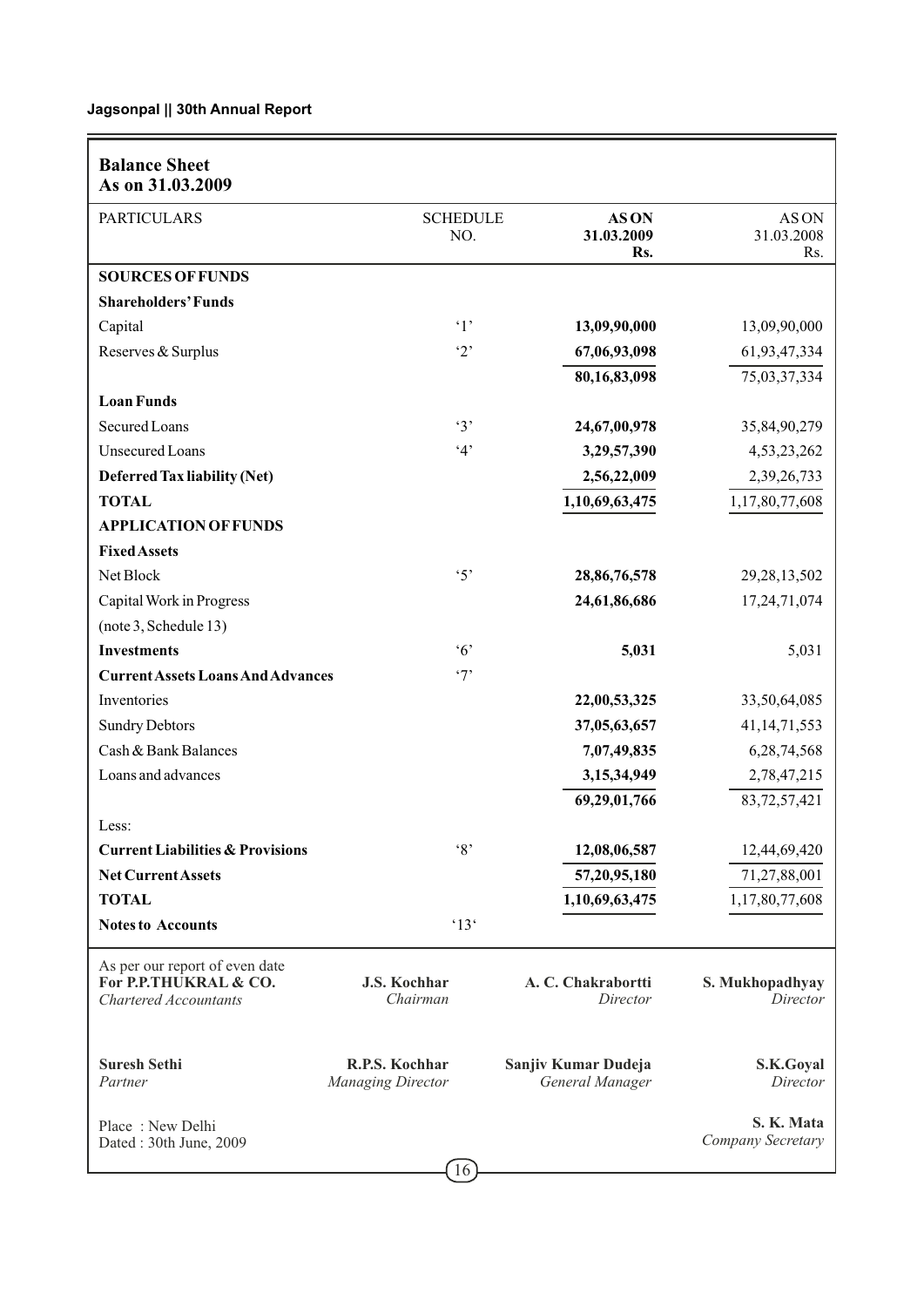| <b>Profit and Loss Account</b><br>for the year ending 31.03.2009                        |                                            |                        |                                        |                                    |
|-----------------------------------------------------------------------------------------|--------------------------------------------|------------------------|----------------------------------------|------------------------------------|
| <b>PARTICULARS</b>                                                                      |                                            | <b>SCHEDULE</b><br>NO. | 01.04.2008 to<br>31.03.2009<br>Rs.     | 01.04.2007 to<br>31.03.2008<br>Rs. |
| <b>INCOME</b>                                                                           |                                            |                        |                                        |                                    |
| <b>Sales</b>                                                                            |                                            |                        | 1,42,01,48,392                         | 1,57,79,95,401                     |
| Less : Excise Duty                                                                      |                                            |                        | 5,81,72,235                            | 7,70,55,529                        |
| Net Sales                                                                               |                                            |                        | 1,36,19,76,157                         | 1,50,09,39,872                     |
| Other Income                                                                            |                                            | $\cdot$ <sup>o</sup>   | 27,06,048                              | 25,50,112                          |
| Increase (decrease) in finished                                                         |                                            |                        |                                        |                                    |
| goods stock & work in progress                                                          |                                            |                        | (7,87,23,875)                          | (10,03,63,823)                     |
| <b>TOTAL</b>                                                                            |                                            |                        | 1,28,59,58,330                         | 1,40,31,26,161                     |
| <b>EXPENDITURE</b>                                                                      |                                            |                        |                                        |                                    |
| Cost of Materials                                                                       |                                            | $^{\circ}10^{\circ}$   | 71,03,07,681                           | 81,26,94,276                       |
| Other Expenditure                                                                       |                                            | '11'                   | 41,83,74,166                           | 45, 81, 27, 442                    |
| <b>TOTAL</b>                                                                            |                                            |                        | 1,12,86,81,847                         | 1,27,08,21,718                     |
| Profit before interest, Depreciation and Tax                                            |                                            |                        | 15,72,76,483                           | 13,23,04,443                       |
| <b>Financial Expenses</b>                                                               |                                            | '12'                   | 4,57,92,977                            | 6, 35, 13, 633                     |
| Depreciation                                                                            |                                            |                        | 1,24,98,276                            | 1,68,72,231                        |
| <b>Profit before Tax</b>                                                                |                                            |                        | 9,89,85,230                            | 5, 19, 18, 579                     |
| Provision for Tax                                                                       |                                            |                        | 3,19,30,127                            | 1,88,14,409                        |
| Deferred Tax                                                                            |                                            |                        | 16,95,275                              | $-13,36,229$                       |
| Fringe Benefit Tax                                                                      |                                            |                        | 36, 36, 949                            | 36,80,000                          |
| Net profit after tax Carried Down                                                       |                                            |                        | 6,17,22,879                            | 3,07,60,399                        |
| Balance brought forward from 31.03.08                                                   |                                            |                        | 13, 11, 63, 993                        | 10,84,68,629                       |
| Balance Available for Appropriation                                                     |                                            |                        | 19,28,86,872                           | 13,92,29,028                       |
| <b>Appropriation:</b>                                                                   |                                            |                        |                                        |                                    |
| Proposed Dividend                                                                       |                                            |                        | 65,49,500                              | 26,19,800                          |
| General Reserve                                                                         |                                            |                        | 50,00,000                              | 50,00,000                          |
| Add. income tax on proposed dividend                                                    |                                            |                        | 11,13,088                              | 4,45,235                           |
| Balance carried over to Schedule '2'                                                    |                                            |                        | 18,02,24,284                           | 13, 11, 63, 993                    |
|                                                                                         |                                            |                        | 19,28,86,872                           | 13,92,29,028                       |
| <b>Notes to Accounts</b>                                                                |                                            | '13'                   |                                        |                                    |
| As per our report of even date<br>For P.P.THUKRAL & CO.<br><b>Chartered Accountants</b> | J.S. Kochhar<br>Chairman                   |                        | A. C. Chakrabortti<br>Director         | S. Mukhopadhyay<br>Director        |
| <b>Suresh Sethi</b><br>Partner                                                          | R.P.S. Kochhar<br><b>Managing Director</b> |                        | Sanjiv Kumar Dudeja<br>General Manager | S.K.Goyal<br>Director              |
| Place: New Delhi<br>Dated: 30th June, 2009                                              |                                            | $\sqrt{17}$            |                                        | S. K. Mata<br>Company Secretary    |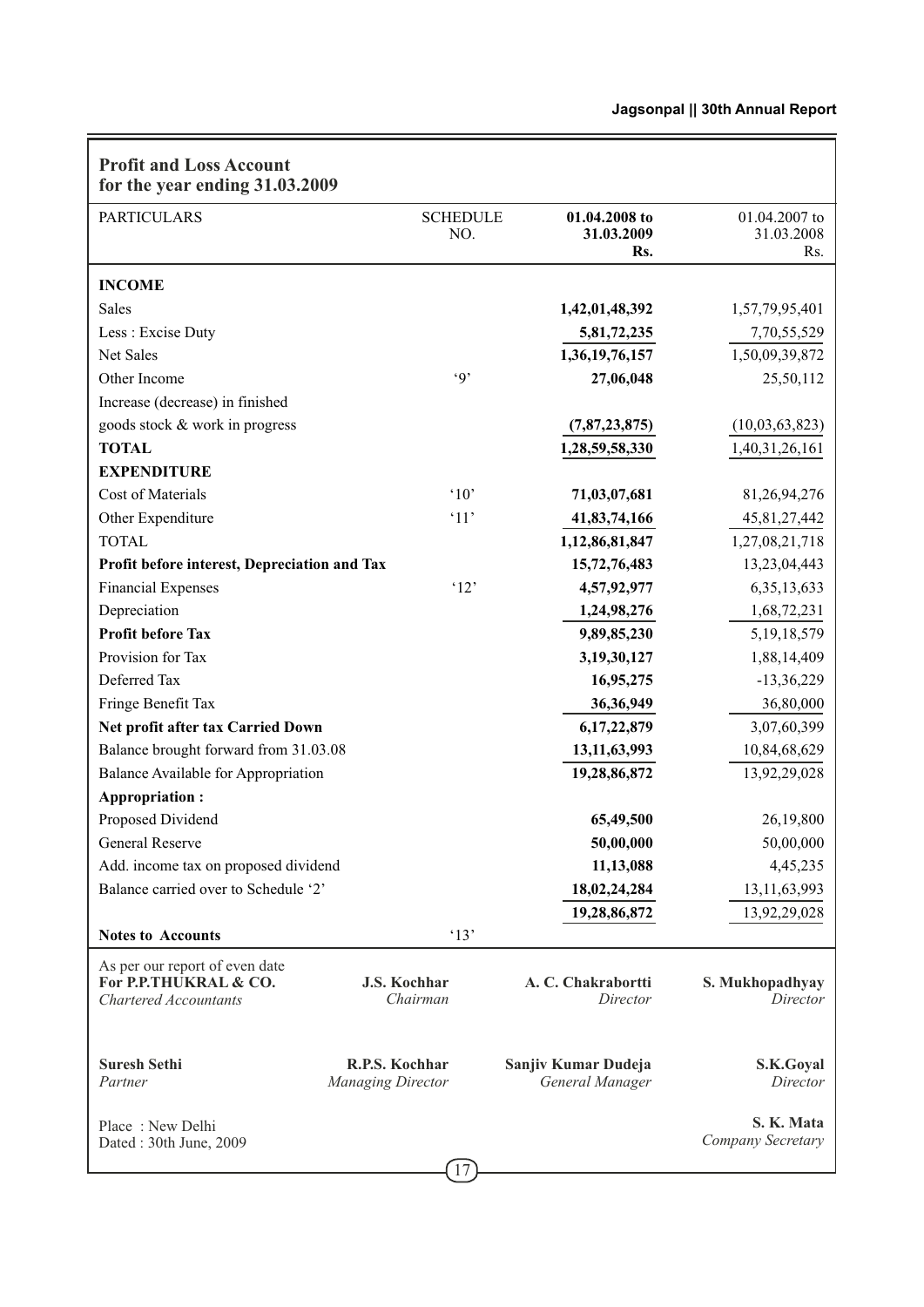| <b>Schedules</b><br>Annexed to and forming part of the Accounts                                                                          |                 |                 |
|------------------------------------------------------------------------------------------------------------------------------------------|-----------------|-----------------|
|                                                                                                                                          | 31.03.09<br>Rs. | 31.03.08<br>Rs. |
| <b>SCHEDULE '1'</b>                                                                                                                      |                 |                 |
| <b>SHARE CAPITAL</b>                                                                                                                     |                 |                 |
| <b>AUTHORISED</b>                                                                                                                        |                 |                 |
| 3,00,00,000 Equity Shares of Rs. 5/- each                                                                                                | 15,00,00,000    | 15,00,00,000    |
| 2,00,00,000 unclassified shares of Rs. 5/- each                                                                                          | 10,00,00,000    | 10,00,00,000    |
| ISSUED, SUBSCRIBED & PAID UP                                                                                                             |                 |                 |
| 2,61,98,000 Equity Shares of Rs. 5/- each                                                                                                | 13,09,90,000    | 13,09,90,000    |
| <b>TOTAL</b>                                                                                                                             | 13,09,90,000    | 13,09,90,000    |
| <b>SCHEDULE '2'</b>                                                                                                                      |                 |                 |
| <b>RESERVES &amp; SURPLUS</b>                                                                                                            |                 |                 |
| <b>Share Premium Account</b>                                                                                                             | 60,00,000       | 60,00,000       |
| <b>Revaluation Reserve</b>                                                                                                               |                 |                 |
| Balance as on 31.3.08<br>14,56,22,884                                                                                                    |                 |                 |
| Less : Excess amount of depreciation adjusted<br>27, 14, 527                                                                             | 14,29,08,357    | 14,56,22,884    |
| <b>General Reserve</b>                                                                                                                   |                 |                 |
| Balance as on 31.3.08<br>33,65,60,457                                                                                                    |                 | 33,15,60,457    |
| Add : Additions during the year<br>50,00,000                                                                                             | 34,15,60,457    | 50,00,000       |
| Profit & Loss Account                                                                                                                    |                 |                 |
| Balance as on 31.3.08<br>13, 11, 63, 993                                                                                                 |                 |                 |
| 13,11,63,993<br>Less: Transferred to Profit & Loss Account                                                                               |                 |                 |
| Add: Transferred from Profit & Loss Account<br>18,02,24,284                                                                              | 18,02,24,284    | 13, 11, 63, 993 |
| <b>TOTAL</b>                                                                                                                             | 67,06,93,098    | 61,93,47,334    |
| <b>SCHEDULE '3'</b>                                                                                                                      |                 |                 |
| <b>SECURED LOANS</b>                                                                                                                     |                 |                 |
| 1.<br>Short Term Loan as Cash credit facility from<br>Banks, secured by hypothecation of Book<br>Debts and Inventories comprising of raw |                 |                 |
| materials, work in process and finished goods.                                                                                           | 24,67,00,978    | 27,34,90,279    |
| 2.<br>Long Term Loan                                                                                                                     | 0               | 8,50,00,000     |
| <b>TOTAL</b>                                                                                                                             | 24,67,00,978    | 35,84,90,279    |
| <b>SCHEDULE '4'</b><br><b>UNSECURED LOANS</b>                                                                                            |                 |                 |
| Fixed deposits                                                                                                                           | 3,29,57,390     | 4,53,23,262     |
| <b>TOTAL</b>                                                                                                                             | 3,29,57,390     | 4, 53, 23, 262  |
| $\sqrt{18}$                                                                                                                              |                 |                 |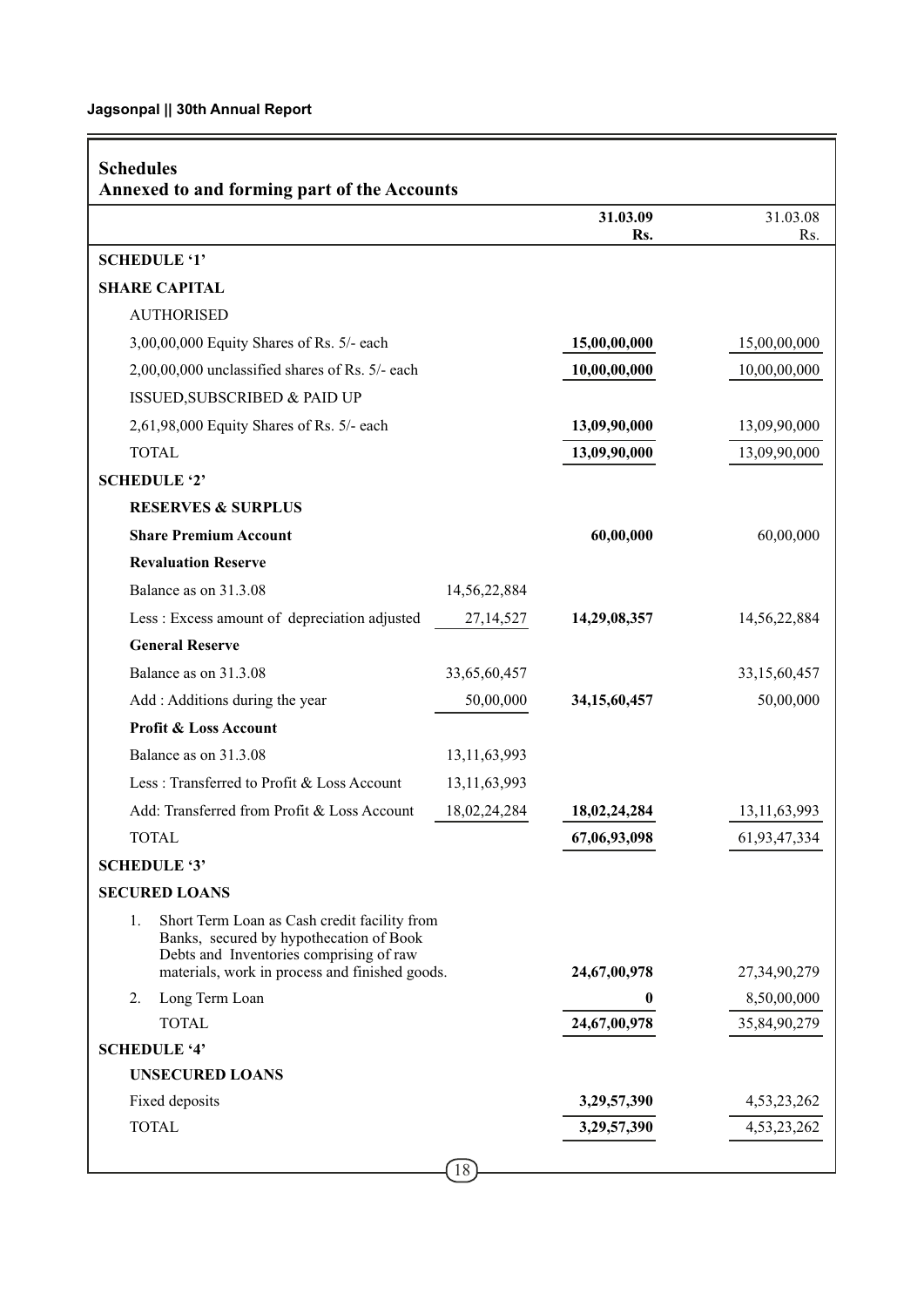|                         |                               | <b>GROSS BLOCK</b>                   |                                               |                  | <b>DEPRECIATION AND</b><br><b>IMPAIRMENTNET BLOCK</b> |                  |                             | <b>NET BLOCK</b>             |                                                                                                                                                             |
|-------------------------|-------------------------------|--------------------------------------|-----------------------------------------------|------------------|-------------------------------------------------------|------------------|-----------------------------|------------------------------|-------------------------------------------------------------------------------------------------------------------------------------------------------------|
| Particulars             | Balance<br>as at              | Additions                            | Balance<br>as at                              | Balance<br>as at | For the<br>Year                                       | Balance<br>as at | <b>Balance</b><br>as at     | Depreciation &<br>Impairment | Balance<br>without                                                                                                                                          |
|                         | 31.03.08                      |                                      | 31.03.09                                      | 31.03.08         |                                                       | 31.03.09         | 31.03.09                    | without<br>revaluation       | revaluation<br>31.03.2009                                                                                                                                   |
| Goodwill                | 3,00,000                      |                                      | 3,00,000                                      |                  |                                                       | $\mathbf{0}$     | 3,00,000                    |                              | 3,00,000                                                                                                                                                    |
| Free Hold Land          | 8,75,93,625                   |                                      | 8,75,93,625                                   |                  |                                                       | $\boldsymbol{0}$ | 8,75,93,625                 |                              | 37,18,808                                                                                                                                                   |
| Building                | 13,30,09,612                  | $\boldsymbol{0}$                     | 13,30,09,612                                  | 2,70,09,613      | 44, 42, 521                                           | 3,14,52,134      | 10,15,57,478                | 27,18,766                    | 6,05,10,664                                                                                                                                                 |
| Plant & Machinery       | 9,73,88,340                   | 14,80,498                            | 9,88,68,838                                   | 4,24,06,101      | 48,26,891                                             | 4,72,32,993      | 5,16,35,845                 | 43,99,516                    | 4,00,14,420                                                                                                                                                 |
| Vehicles                | 1,78,53,960                   | 5,55,208                             | 1,84,09,168                                   | 91,79,909        | 17,73,937                                             | 1,09,53,847      | 74,55,322                   | 17,73,937                    | 74,55,322                                                                                                                                                   |
| Other Assets            | 10,60,90,354                  | 90,40,173                            | 11,51,30,527                                  | 7,08,26,766      | 41,69,455                                             | 7,49,96,220      | 4,01,34,307                 | 36,06,056                    | 2,60,32,100                                                                                                                                                 |
| Total                   | 44,22,35,891                  | 1,10,75,879                          | 45, 33, 11, 770                               | 14,94,22,389     | 1,52,12,804                                           | 16,46,35,194     | 28,86,76,578                | 1,24,98,276                  | 13,80,31,313                                                                                                                                                |
| Previous Year's         | 43,71,19,956                  | 51,15,934                            | 44,22,35,890                                  | 13,02,12,043     | 1,92,10,346                                           | 14,94,22,389     | 29, 28, 13, 502             | 1,68,72,231                  | 13,94,53,710                                                                                                                                                |
|                         |                               |                                      |                                               |                  |                                                       |                  |                             |                              |                                                                                                                                                             |
|                         |                               |                                      |                                               |                  |                                                       |                  | 31.03.09<br>Rs.             |                              | 31.03.08<br>Rs.                                                                                                                                             |
| <b>SCHEDULE '6'</b>     |                               |                                      |                                               |                  |                                                       |                  |                             |                              |                                                                                                                                                             |
|                         | <b>INVESTMENTS</b>            |                                      |                                               |                  |                                                       |                  |                             |                              |                                                                                                                                                             |
| Quoted (at cost)        |                               |                                      |                                               |                  |                                                       |                  | 5,031                       |                              | 5,031                                                                                                                                                       |
| <b>TOTAL</b>            |                               |                                      | (Refer notes on accounts in Schedule '13')    |                  |                                                       |                  | 5,031                       |                              | 5,031                                                                                                                                                       |
| <b>SCHEDULE '7'</b>     |                               |                                      |                                               |                  |                                                       |                  |                             |                              |                                                                                                                                                             |
|                         |                               |                                      | <b>CURRENT ASSETS, LOANS &amp; ADVANCES</b>   |                  |                                                       |                  |                             |                              |                                                                                                                                                             |
| <b>Stock-in-Trade</b>   |                               |                                      |                                               |                  |                                                       |                  |                             |                              |                                                                                                                                                             |
|                         |                               |                                      |                                               |                  |                                                       |                  |                             |                              |                                                                                                                                                             |
|                         |                               |                                      |                                               |                  |                                                       |                  |                             |                              |                                                                                                                                                             |
|                         |                               |                                      | (At cost or market price whichever is less as |                  |                                                       |                  |                             |                              |                                                                                                                                                             |
|                         |                               | certified by one of the Directors).  |                                               |                  |                                                       |                  |                             |                              |                                                                                                                                                             |
| Raw Materials           |                               |                                      |                                               |                  |                                                       |                  | 4,76,51,663                 |                              |                                                                                                                                                             |
| Work in process         |                               |                                      |                                               |                  |                                                       |                  | 7,61,68,162                 |                              |                                                                                                                                                             |
| <b>Finished Goods</b>   |                               |                                      |                                               |                  |                                                       |                  | 9,62,33,500                 |                              |                                                                                                                                                             |
|                         |                               |                                      |                                               |                  |                                                       |                  | 22,00,53,325                |                              |                                                                                                                                                             |
| <b>Sundry Debtors</b>   |                               |                                      |                                               |                  |                                                       |                  |                             |                              |                                                                                                                                                             |
|                         |                               | (Unsecured but Considered good)      |                                               |                  |                                                       |                  |                             |                              |                                                                                                                                                             |
|                         |                               | Debts outstanding for a period       |                                               |                  |                                                       |                  | 57,08,765                   |                              |                                                                                                                                                             |
| Other Debts             | exceeding 6 months            |                                      |                                               |                  |                                                       |                  | 36,86,47,549                |                              |                                                                                                                                                             |
|                         |                               |                                      |                                               |                  |                                                       |                  | 37,43,56,314                |                              |                                                                                                                                                             |
|                         |                               | Less: provision for doubtful debts   |                                               |                  |                                                       |                  | 37,92,657                   |                              |                                                                                                                                                             |
|                         |                               |                                      |                                               |                  |                                                       |                  | 37,05,63,657                |                              |                                                                                                                                                             |
|                         | <b>Cash and Bank Balances</b> |                                      |                                               |                  |                                                       |                  |                             |                              |                                                                                                                                                             |
|                         | Cash and Imprest in hand      |                                      |                                               |                  |                                                       |                  | 17,90,745                   |                              |                                                                                                                                                             |
|                         |                               | <b>Balances with Scheduled Banks</b> |                                               |                  |                                                       |                  | 6,89,59,089                 |                              | 8, 39, 38, 547<br>5,86,08,801<br>19,25,16,737<br>33,50,64,085<br>9,80,628<br>41,04,90,924<br>41, 14, 71, 552<br>41, 14, 71, 552<br>57,92,857<br>5,70,81,711 |
|                         |                               |                                      |                                               |                  |                                                       |                  | 7,07,49,835                 |                              | 6,28,74,568                                                                                                                                                 |
|                         | <b>Loans &amp; Advances</b>   |                                      |                                               |                  |                                                       |                  |                             |                              |                                                                                                                                                             |
|                         |                               | (Unsecured but considered Good)      |                                               |                  |                                                       |                  |                             |                              |                                                                                                                                                             |
|                         |                               | Advances recoverable in cash or in   |                                               |                  |                                                       |                  |                             |                              |                                                                                                                                                             |
|                         |                               | kind or for value to be received     |                                               |                  |                                                       |                  | 2,66,12,839                 |                              | 2,34,45,003                                                                                                                                                 |
| <b>Security Deposit</b> |                               |                                      |                                               |                  |                                                       |                  | 49,22,110                   |                              |                                                                                                                                                             |
| <b>TOTAL</b>            |                               |                                      |                                               |                  |                                                       |                  | 3,15,34,949<br>69,29,01,766 |                              | 44,02,212<br>2,78,47,215<br>83,72,57,420                                                                                                                    |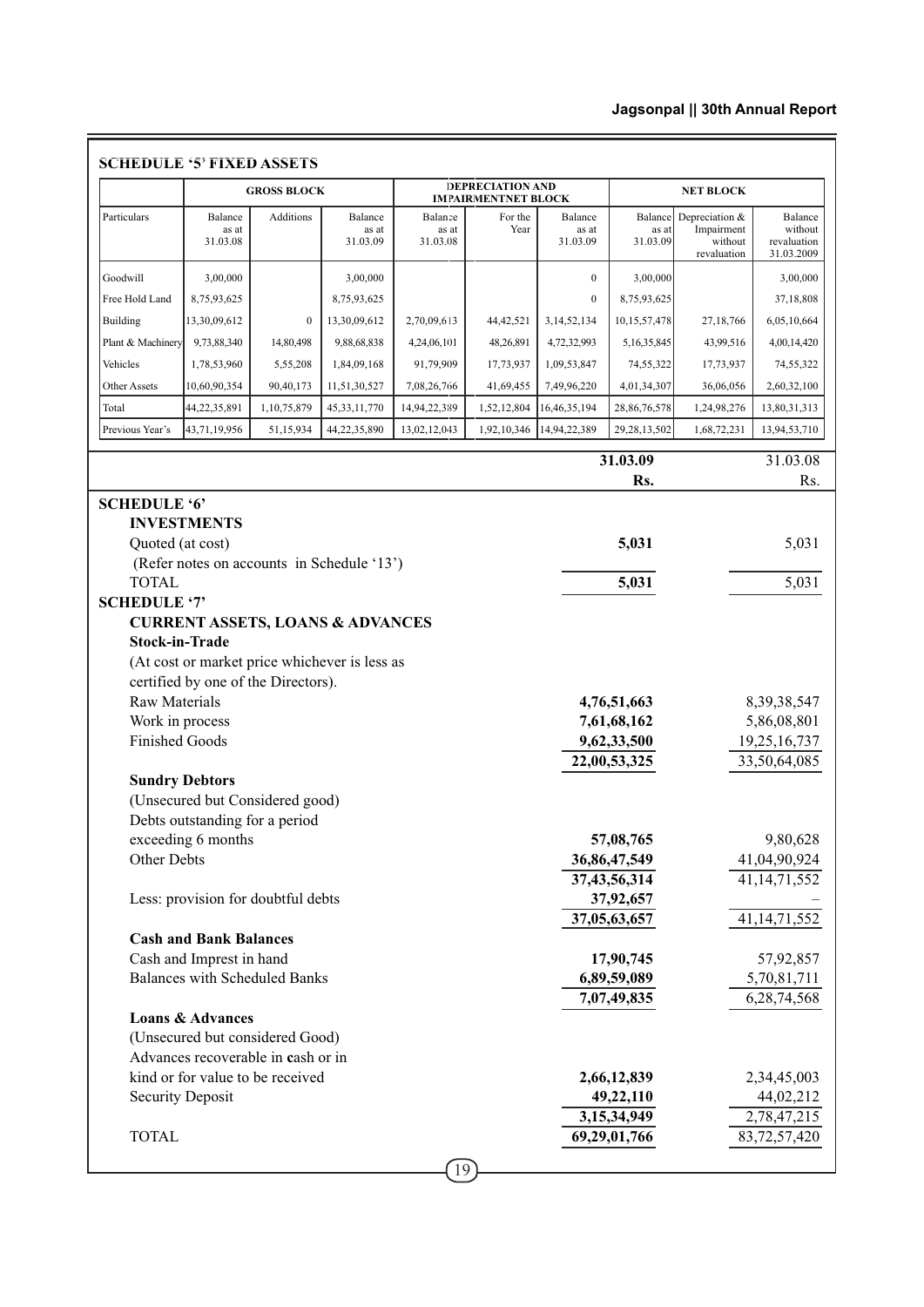|                                                                        |                | 31.03.09<br>Rs.    | 31.03.08<br>Rs.     |
|------------------------------------------------------------------------|----------------|--------------------|---------------------|
| <b>SCHEDULE '8'</b>                                                    |                |                    |                     |
| <b>CURRENT LIABILITIES &amp; PROVISIONS</b>                            |                |                    |                     |
| <b>Current Liabilities</b>                                             |                |                    |                     |
| <b>Sundry Creditors</b>                                                | 3,60,05,093    |                    | 5,26,60,376         |
| Other liabilities                                                      | 4, 42, 54, 344 |                    | 4,86,12,530         |
| Interest Accrued but not due                                           | 13,65,607      | 8,16,25,044        | 14,70,883           |
| <b>Provisions</b>                                                      |                |                    |                     |
| Provision for taxation                                                 | 3,26,32,043    |                    | 1,91,05,831         |
| Proposed Dividend                                                      | 65,49,500      | 3,91,81,543        | 26,19,800           |
| <b>TOTAL</b>                                                           |                | 12,08,06,587       | 12,44,69,420        |
| <b>SCHEDULE '9'</b>                                                    |                |                    |                     |
| <b>OTHER INCOME</b>                                                    |                |                    |                     |
| Miscellaneous Income                                                   |                |                    |                     |
|                                                                        |                | 26,98,179<br>7,869 | 25,39,028           |
| Dividend received from other companies<br><b>TOTAL</b>                 |                | 27,06,048          | 11,084<br>25,50,112 |
| <b>SCHEDULE '10'</b>                                                   |                |                    |                     |
|                                                                        |                |                    |                     |
| <b>COST OF MATERIALS</b>                                               |                |                    |                     |
| <b>Opening Stocks</b><br>Add: Purchases                                |                | 8,39,38,547        | 9,05,89,108         |
|                                                                        |                | 67,40,20,797       | 80,60,43,715        |
|                                                                        |                | 75,79,59,344       | 89,66,32,823        |
| Less: Closing Stocks<br><b>TOTAL</b>                                   |                | 4,76,51,663        | 8,39,38,547         |
| <b>SCHEDULE '11'</b>                                                   |                | 71,03,07,681       | 81,26,94,276        |
| <b>OTHER EXPENDITURE</b>                                               |                |                    |                     |
| Power and Fuel                                                         |                | 1,23,97,544        | 1,22,93,612         |
| Rent                                                                   |                | 81,99,168          | 71,02,607           |
| Repair and Maintenance                                                 |                | 64,11,166          | 1,04,53,715         |
| Personnel Expenses                                                     |                |                    |                     |
|                                                                        |                |                    |                     |
| - Salaries, Wages, Bonus & Contribution<br>to Provided and other funds |                |                    |                     |
| - Welfare                                                              |                | 19,40,71,877       | 19,90,07,703        |
|                                                                        |                | 28, 34, 587        | 28,04,446           |
| Insurance                                                              |                | 56,60,883          | 54,26,833           |
| Miscellaneous Expenses<br><b>Auditor's Remuneration</b>                |                | 3,68,26,245        | 3,50,90,251         |
|                                                                        |                | 2,00,236           | 1,77,630            |
| <b>Travelling Expenses</b>                                             |                | 6,65,90,765        | 6,25,49,515         |
| Sales Administration Expenses                                          |                | 6,40,19,347        | 10,19,16,385        |
| Freight                                                                |                | 2,11,62,348        | 2,13,04,745         |
| <b>TOTAL</b>                                                           |                | 41,83,74,166       | 45,81,27,442        |
| <b>SCHEDULE '12'</b>                                                   |                |                    |                     |
| <b>FINANCIAL EXPENSES</b>                                              |                |                    |                     |
| Interest and charges                                                   |                | 4,57,92,977        | 6, 35, 13, 633      |
| <b>TOTAL</b>                                                           |                | 4,57,92,977        | 6, 35, 13, 633      |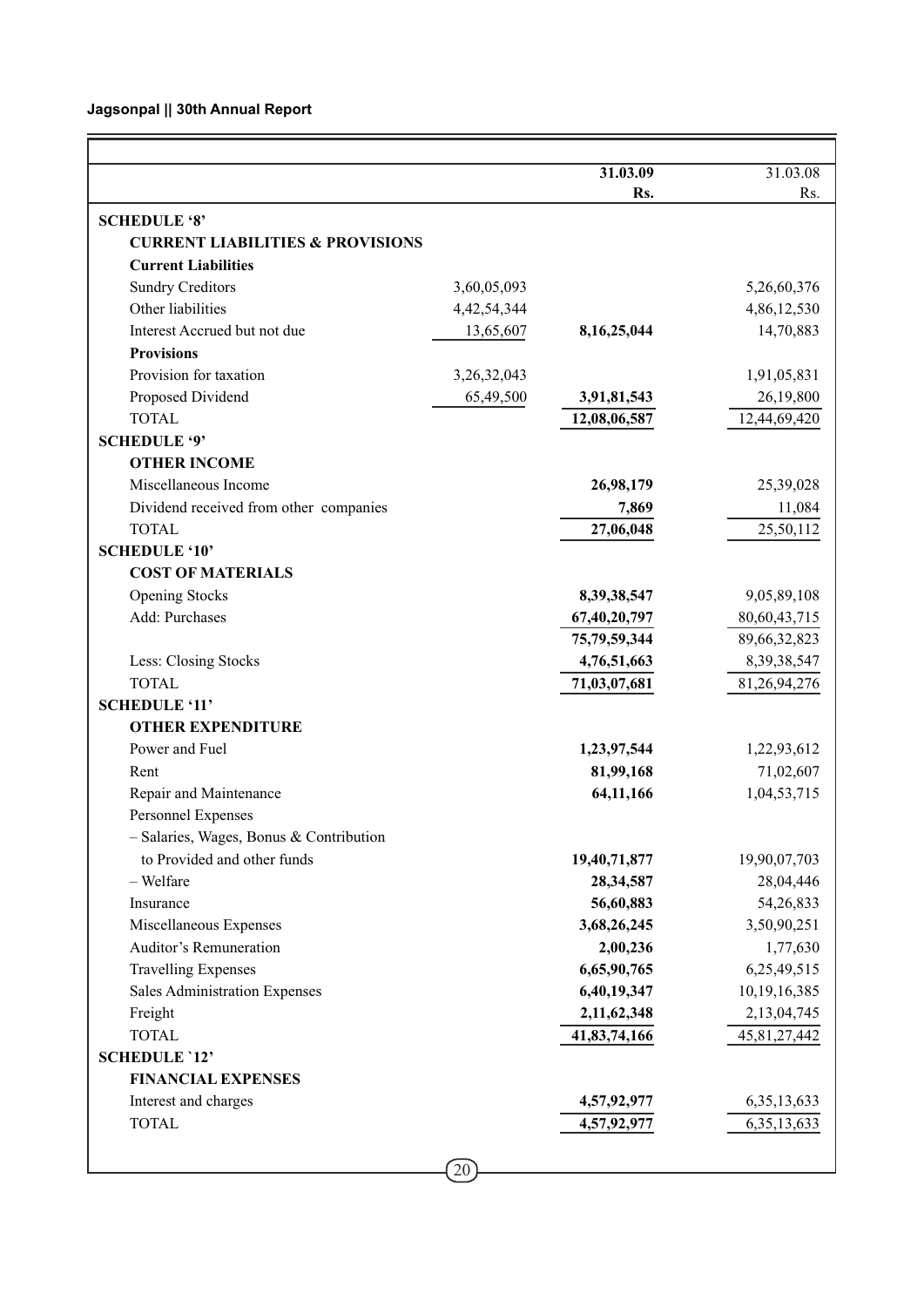# **SCHEDULE '13' NOTES TO ACCOUNTS**

Notes annexed to and forming part of the Balance Sheet as at 31st March, 2009 and Profit & Loss Account for the year ended on that date.

|                               | 31.03.2009 | 31.03.2008 |
|-------------------------------|------------|------------|
|                               | Rs.        | Rs.        |
| <b>Contingent Liabilities</b> |            |            |
| Bank guarantees               | 9,80,000   | 8.67.500   |
| ----<br>$-1$                  |            |            |

## 2**. Significant Accounting Policies**

The significant accounting policies followed by the Company are as follows:

- I. The Accounts have been prepared to comply in all material aspects with applicable accounting principles in India, the accounting standards issued by the Institute of Chartered Accountants of India and the relevant provisions of the Companies'Act, 1956 and are in consonance with generally accepted accounting principles.
- II. Fixed assets are stated at cost of acquisition and subsequent improvements thereto including taxes, duties, freight and other incidental expenses to acquisition and installation. In case of write up due to revaluation, the fixed assets are shown at such higher amounts. The carrying amount of fixed assets are reviewed at each balance sheet date if there is any indication of impairment based on internal/external factors. Where the carrying value exceeds the estimated recoverable amount, provision for impairment is made to adjust the carrying value to the recoverable amount. The recoverable amount is the greater of the assets estimated net realizable value and value in use. In assessing value in use, the estimated future cash flows are discounted to their present value using an appropriate discounting rate.
- III. The Company follows the straight line method (S.L.M.) of charging depreciation on all assets. Consequent to the insertion of schedule XIV in Companies Act, 1956 with effect from 2nd April, 1987, depreciation has been provided at the S.L.M. rates prescribed in schedule XIV in respect of additions to fixed assets from and after the said date and in respect of additions to fixed assets prior to said date, the depreciation has been provided at older rates. Pursuant to the notification of Department of Company affairs dated 16.12.1993, depreciation on assets acquired on and after the said date is provided at new rates.
- IV. Capital work in progress, if any, is stated at cost.
- V. Long term investments are stated at cost.
- VI. Inventories are valued at the lower of cost and estimated net realisable value after providing for cost of obsolescence and other anticipated losses, wherever considered necessary. Finished goods and work in process include costs of conversion and other costs incurred in bringing the inventories to their present location and condition.
- VII. Revenue is recognised on completion of sale of goods.
- VIII. Transactions in foreign currency are recorded at the exchange rates prevailing on the date of the transaction. Current assets and current liabilities (other than relating to fixed assets) are restated at the rates prevailing at year end or at the forward rates where forward cover has been taken and the difference between the year end rates/forward rate and exchange rates at the date of transaction is recognised as income or expense.
- IX. Research and Development costs, (other than cost of fixed assets acquired) are charged as an expense in the year in which they are incurred.
- X. Contribution to Provident Fund is made monthly at a pre-determined rate to the provident fund authorities and accounted on an accrual basis.
- XI. Company has affected an arrangement with Life Insurance Corporation of India under Group Gratuity cum Life Assurance Scheme so as to cover future payment of Gratuity to retiring and other employees and is making the contribution to them as per the premium sought.
- XII. a) Sales comprise of sale of goods, net of trade discount, goods returns, breakages and expiry.
	- b) Dividend on Shares, Insurance and other claims as and when received.
		- 21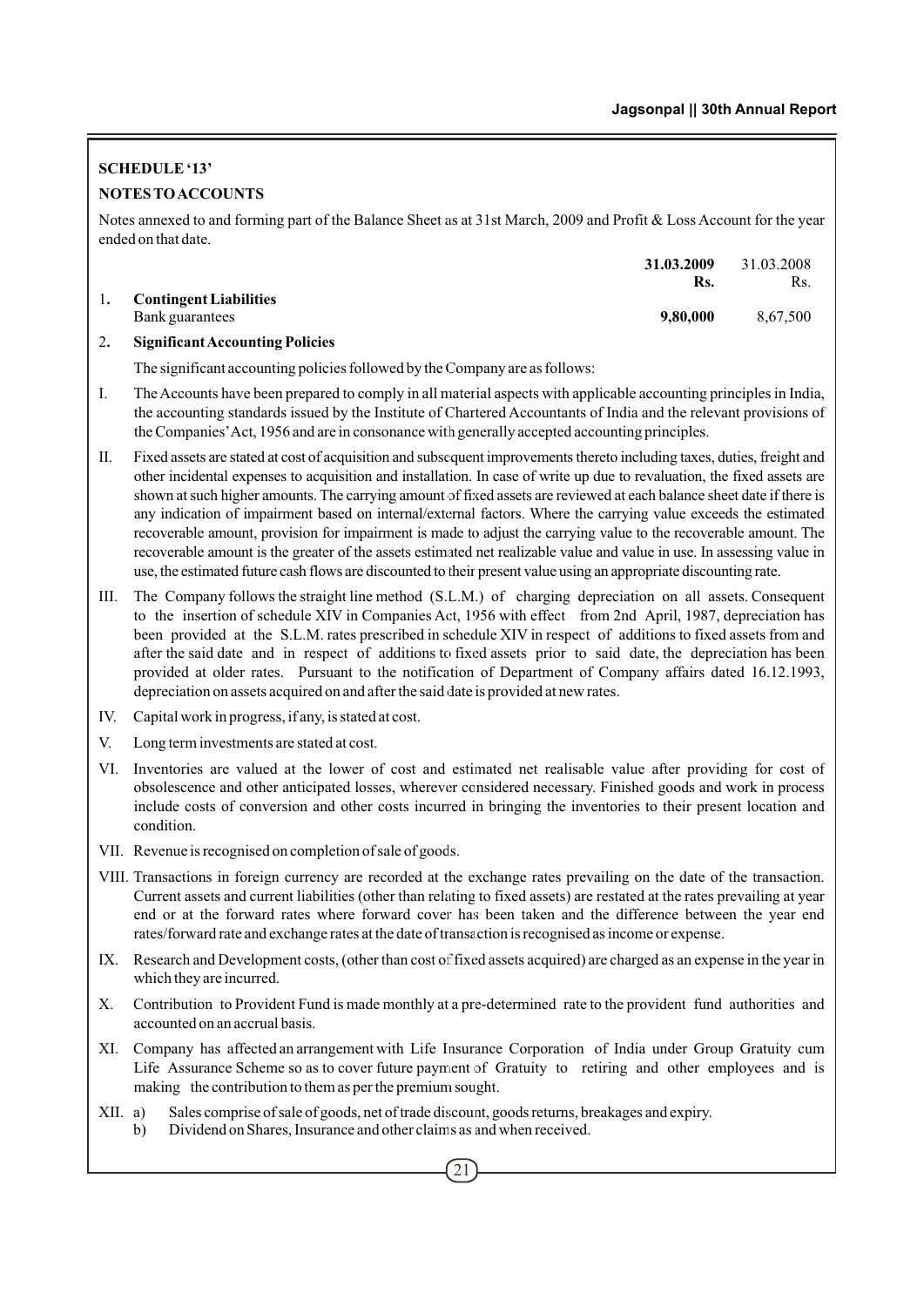|     |                                                                                                                                  | 31.03.2009  | 31.03.2008  |
|-----|----------------------------------------------------------------------------------------------------------------------------------|-------------|-------------|
| 3.  | Capital Work in Process                                                                                                          | Rs. in lacs | Rs. in lacs |
|     | Land                                                                                                                             | 428.06      | 428.06      |
|     | Civil Works, Utilities & Plant & Machinery                                                                                       | 1574.21     | 928.56      |
|     | Preoperative Expenses:                                                                                                           |             |             |
|     | Salary & Wages<br>i)                                                                                                             | 110.61      | 76.25       |
|     | Traveling & Conveyance<br>$\overline{11}$                                                                                        | 29.75       | 24.68       |
|     | iii)<br>Interest                                                                                                                 | 238.38      | 190.43      |
|     | iv)<br>Others                                                                                                                    | 80.86       | 76.73       |
|     | Sub Total                                                                                                                        | 459.60      | 368.09      |
|     | <b>Grand Total</b>                                                                                                               | 2461.87     | 1724.71     |
| 4.  | i)<br>Provision for payment to Whole time Directors including Managing Director:                                                 | Rs.         | Rs.         |
|     | Salary                                                                                                                           | 1,15,36,800 | 57,60,000   |
|     | Commission                                                                                                                       |             |             |
|     | Payment to other Directors<br>$\overline{11}$                                                                                    |             |             |
|     | Meeting Fees                                                                                                                     | 1,12,000    | 96,500      |
|     | Commission                                                                                                                       | 6,00,000    | 3,60,000    |
| 5.  | Market Value of quoted long term (non-trade) investments:                                                                        |             |             |
|     | 1304 Fully Paid Equity Shares of Ranbaxy Laboratories Ltd.                                                                       | 2,16,073    | 5,72,130    |
| 6.  | Repairs & Maintenance includes:                                                                                                  |             |             |
|     | Plant & Machinery                                                                                                                | 9,44,130    | 16,11,940   |
|     | Building                                                                                                                         | 6,70,561    | 12,08,020   |
|     | Stores & Spares                                                                                                                  | 23,39,869   | 46,80,420   |
|     | Others                                                                                                                           | 24,56,606   | 29,53,334   |
| 7.  | Computation of Net Profits in accordance with Section 198 of the Companies Act, 1956 and commission payable<br>to the Directors. |             |             |
|     |                                                                                                                                  | Rs. in lacs | Rs. in lacs |
|     | Profit before tax                                                                                                                | 989.85      | 519.19      |
|     | Directors' remuneration - Whole Time Directors                                                                                   | 115.37      | 61.20       |
|     | Directors' remuneration - Independent Directors                                                                                  | 6.00        | 3.60        |
|     | Provision for Bad & Doubtful Debts                                                                                               | 37.92       |             |
|     | Net Profit under Section 198                                                                                                     | 1149.14     | 583.99      |
|     | Commission payable to whole time directors' $@3\%$                                                                               |             |             |
|     | Commission payable to independent directors @ 1%                                                                                 | 11.49       | 5.84        |
|     | Restricted to                                                                                                                    | 6.00        | 3.60        |
| 8.  | Payment & provisions for Auditors relating to:                                                                                   | Rs.         | Rs.         |
|     | Audit Fee                                                                                                                        | 1,20,000    | 1,20,000    |
|     | Other Matters                                                                                                                    | 80,236      | 57,630      |
| 9.  | The Tax assessment of the Company under the Income Tax Act, 1961 has been completed up to the accounting                         |             |             |
|     | year ending 31.03.2006 and there are no tax dues standing against the Company in respect of the above                            |             |             |
|     |                                                                                                                                  | 31.03.2009  | 31.03.2008  |
| 10. | Balance with Scheduled Banks Include:                                                                                            | Rs.         | Rs.         |
|     | Current Accounts                                                                                                                 | 6,15,23,708 | 3,35,67,209 |
|     | Deposit Accounts                                                                                                                 | 74,35,381   | 66,47,620   |
| 11. | Payment of provident fund                                                                                                        | 55,45,450   | 50,01,240   |
| 12. | Excise duty payable on finished goods is accounted in the year of manufacture. The treatment has no impact on                    |             |             |
|     | the profit.                                                                                                                      |             |             |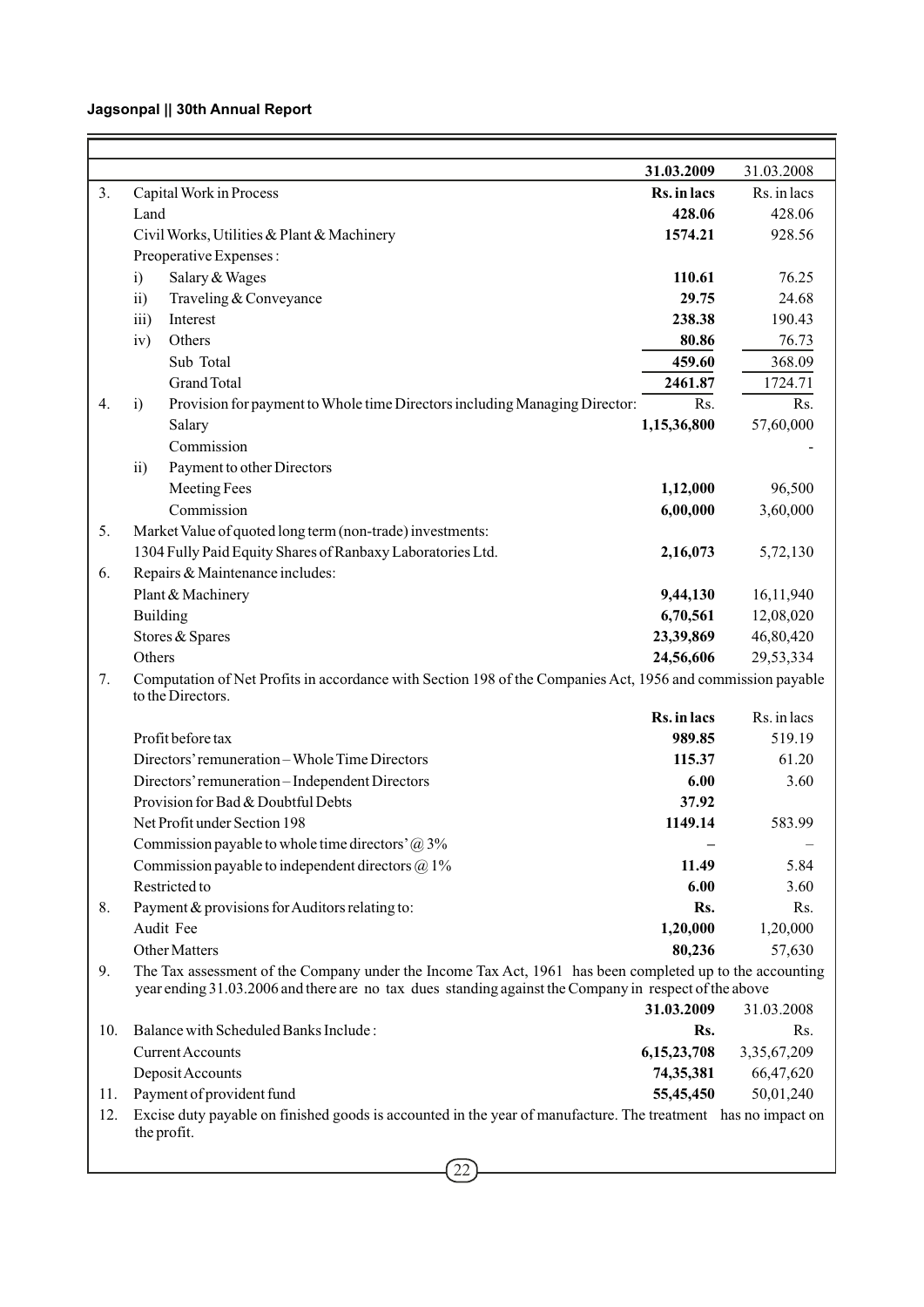|                 | Goods manufactured                      | <b>Unit of</b><br><b>Measure</b> |                | <b>Actual Production</b><br>01.04.2008 to<br>31.03.2009 |                | <b>Actual Production</b><br>01.04.2007 to<br>31.03.2008 |
|-----------------|-----------------------------------------|----------------------------------|----------------|---------------------------------------------------------|----------------|---------------------------------------------------------|
|                 | Capsules                                | Millions                         |                | 424.10                                                  |                | 385.89                                                  |
|                 | Tablets                                 | Millions                         |                | 153.69                                                  |                | 192.12                                                  |
|                 | Syrups                                  | KlLtrs.                          |                | 551.22                                                  |                | 491.17                                                  |
|                 | Ampoules                                | KlLtrs.                          |                | 7.40                                                    |                | 3.87                                                    |
|                 | Vials                                   | KlLtrs                           |                | 5.98                                                    |                | 51.93                                                   |
|                 | Ointments<br>Bulk Drugs & Intermediates | M.Tonnes<br>M. Tonnes            |                | 24.49<br>62.95                                          |                | 20.98<br>65.14                                          |
|                 | Dry Powder                              | M. Tonnes                        |                | 0.02                                                    |                | 0.14                                                    |
| <b>B.</b>       | STOCKS OF FINISHED GOODS.               |                                  |                |                                                         |                | (Rs. lacs)                                              |
|                 | <b>Class of Goods</b>                   | <b>Unit of</b>                   |                | 31.03.2009                                              |                | 31.03.2008                                              |
|                 |                                         |                                  |                |                                                         |                |                                                         |
|                 |                                         | <b>Measure</b>                   | Qty.           | Value                                                   | Qty.           | <b>Value</b>                                            |
|                 | Capsules                                | Millions                         | 4.26           | 103.70                                                  | 19.89          | 600.67                                                  |
|                 | Tablets                                 | Millions<br>K1 Ltrs.             | 24.84<br>29.31 | 471.03<br>51.68                                         | 43.89<br>69.82 | 897.70<br>166.48                                        |
|                 | Syrups<br>Ampoules                      | KlLtrs                           | 0.38           | 74.96                                                   | 0.55           | 101.83                                                  |
|                 | <b>Vials</b>                            | KlLtrs                           | 0.05           | 0.54                                                    | 3.63           | 13.71                                                   |
|                 | Ointments                               | M. Tonnes                        | 0.59           | 4.42                                                    | 0.98           | 9.05                                                    |
|                 | Bulk Drugs & Intermediates              | M. Tonnes                        | 2.44           | 235.63                                                  | 1.71           | 112.68                                                  |
|                 | Dry Powder                              | M. Tonnes                        | 0.05           | 13.52                                                   | 0.06           | 17.72                                                   |
|                 | Infusion                                | KlLtrs.                          | 2.50           | 6.64                                                    | 1.56           | 5.32                                                    |
| $\mathcal{C}$ . | TURNOVER OF FINISHED GOODS.             |                                  |                |                                                         |                | (Rs.lacs)                                               |
|                 | <b>Class of Goods</b>                   | <b>Unit of</b><br><b>Measure</b> |                | 01.04.2008<br>31.03.2009                                |                | 01.04.2007<br>31.03.2008                                |
|                 |                                         |                                  | Qty.           | <b>Value</b>                                            | Qty.           | <b>Value</b>                                            |
|                 | Capsules                                | Millions                         | 450.31         | 4698.43                                                 | 467.26         | 6373.77                                                 |
|                 | Tablets                                 | Millions                         | 183.12         | 2500.44                                                 | 242.38         | 3733.63                                                 |
|                 | Syrups                                  | KlLtrs.                          | 617.22         | 1393.77                                                 | 651.45         | 1332.59                                                 |
|                 | Injectables: Ampoules                   | KlLtrs                           | 7.88           | 2077.74                                                 | 6.33           | 2154.23                                                 |
|                 | Vials                                   | KlLtrs                           | 9.56           | 168.77                                                  | 50.37          | 161.05                                                  |
|                 | Ointments                               | M. Tonnes                        | 25.95          | 172.01                                                  | 37.64          | 324.76                                                  |
|                 | Bulk Drugs & Intermediates              | M. Tonnes                        | 62.22          | 3047.61                                                 | 64.22          | 1482.84                                                 |
|                 | Dry Powder                              | M. Tonnes                        | 0.03           | 12.42                                                   | 0.25           | 104.78                                                  |
|                 | Infusion                                | KlLtrs.                          | 17.16          | 130.29                                                  | 25.91          | 112.30                                                  |
| D.              | PURCHASE OF FINISHED GOODS              |                                  |                |                                                         |                | (Rs. lacs)                                              |
|                 | <b>Class of Goods</b>                   | <b>Unit of</b><br><b>Measure</b> |                | 01.04.2008 to<br>31.03.2009                             |                | 01.04.2007 to<br>31.03.2008                             |
|                 |                                         |                                  | Qty.           | Value                                                   | Qty.           | Value                                                   |
|                 | Capsules                                | Millions                         | 10.58          | 154.09                                                  | 50.96          | 1229.70                                                 |
|                 | Tablets                                 | Millions                         | 10.38          | 431.20                                                  | 56.55          | 747.68                                                  |
|                 | Syrup                                   | KlLtrs                           | 25.49          | 61.38                                                   | 41.55          | 135.87                                                  |
|                 | Ampoules                                | K1Ltrs.                          | 0.31           | 74.36                                                   | 0.76           | 342.26                                                  |
|                 | Vials                                   | KlLtrs.                          |                |                                                         | 1.34           | 11.70                                                   |
|                 | Ointment                                | M.Tonnes                         | 1.07           | 9.51                                                    | 11.70          | 103.26                                                  |
|                 | Dry Powder<br>Infusions                 | M. Tonnes<br>KlLtrs.             | 18.10          | 34.14                                                   | 0.09<br>24.03  | 20.44<br>49.32                                          |

Ē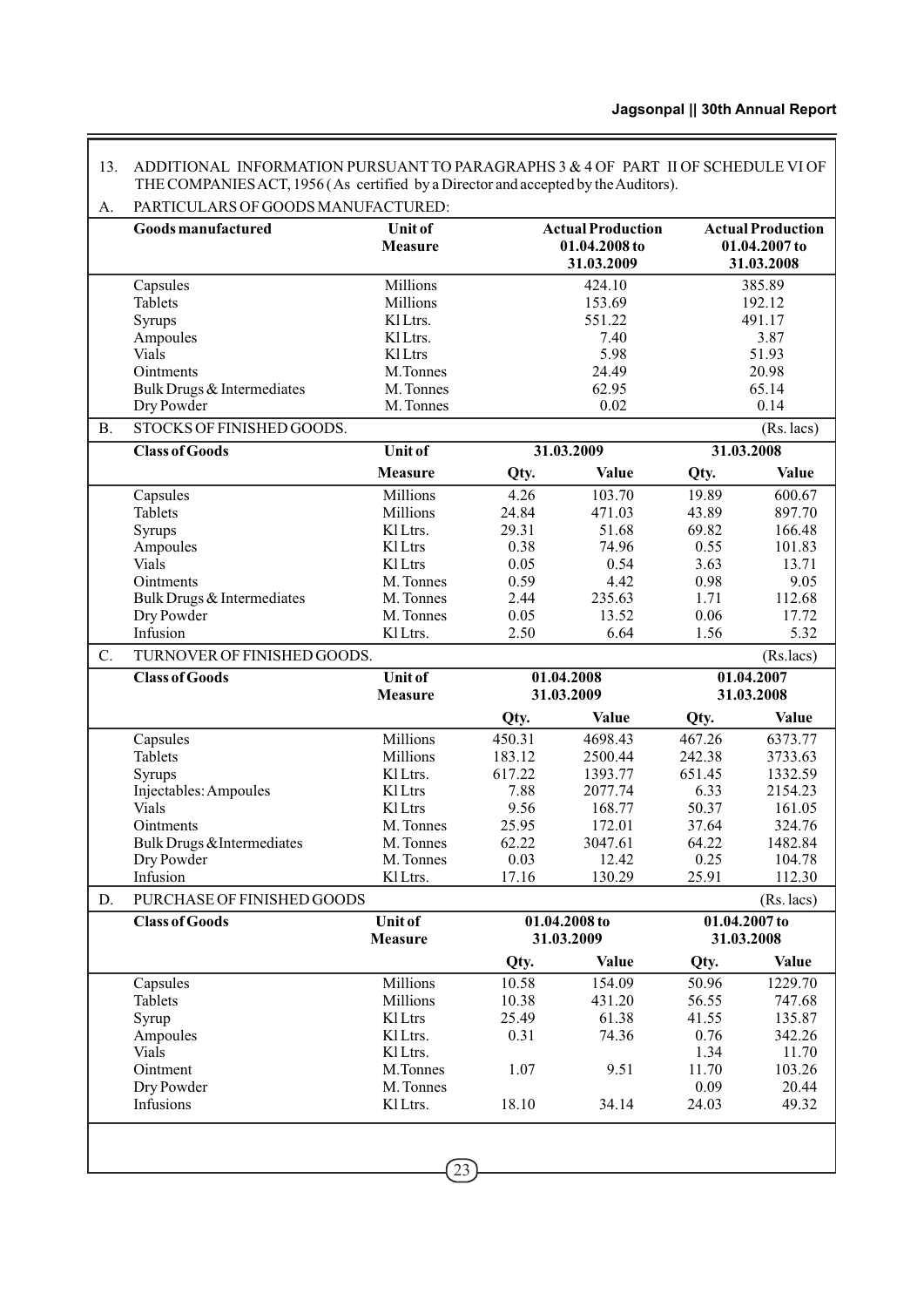| Е.      | Installed Capacity                                                                                             |                                  |           |                          |                          |                   |
|---------|----------------------------------------------------------------------------------------------------------------|----------------------------------|-----------|--------------------------|--------------------------|-------------------|
|         | <b>Class of Goods</b>                                                                                          | <b>Unit of</b><br><b>Measure</b> |           | 31.03.09                 |                          | 31.03.08          |
|         | Capsules                                                                                                       | Millions                         |           | 1300                     |                          | 1300              |
|         | Tablets                                                                                                        | Millions                         |           | 1300                     |                          | 1300              |
|         | Syrup                                                                                                          | K1Ltrs.                          |           | 2400                     |                          | 2400              |
|         | Injectables: Ampoules                                                                                          | KlLtrs                           |           | 33                       |                          | 33                |
|         | Vials                                                                                                          | <b>Kl</b> Ltrs                   |           | 406                      |                          | 406               |
|         | Ointment                                                                                                       | M. Tonnes                        |           | 164                      |                          | 164               |
| F.      | CONSUMPTION OF RAW MATERIAL                                                                                    |                                  |           |                          |                          | Rs. in lacs       |
|         | <b>ITEM</b>                                                                                                    | <b>Unit of</b><br><b>Measure</b> |           | 01.04.2008<br>31.03.2009 | 01.04.2007<br>31.03.2008 |                   |
|         |                                                                                                                |                                  | Qty.      | Value                    | Qty.                     | Value             |
|         | <b>DOHCL</b>                                                                                                   | M. Tonnes                        |           |                          | 15.67                    | 880.86            |
|         | DLOxyphene                                                                                                     | M. Tonnes                        | 19.70     | 580.93                   |                          |                   |
|         | Others $*$                                                                                                     |                                  |           | 6522.15                  |                          | 7246.08           |
|         | Total                                                                                                          |                                  |           | 7103.08                  |                          | 8126.94           |
|         | * No single item constitutes more than 10% in value terms of total consumption                                 |                                  |           |                          |                          |                   |
| G.      | BREAK-UP OF CONSUMPTION OF MATERIALS                                                                           |                                  |           |                          |                          |                   |
|         | Indigenous (Rs lacs)                                                                                           |                                  | 6335.96   |                          | 7631.45                  |                   |
|         | As percentage of total                                                                                         |                                  | 89.20     |                          | 93.90                    |                   |
|         | Imported $(Rs$ lacs)                                                                                           |                                  | 767.11    |                          | 495.49                   |                   |
|         | As percentage of Total                                                                                         |                                  | 10.80     |                          | 6.10                     |                   |
| Н.      | VALUE OF IMPORTS ON CIF BASIS                                                                                  |                                  |           |                          |                          |                   |
|         | Raw Materials (Rs lacs) 767.11<br>VALUE OF FINISHED GOODS PURCHASED (Rs lacs) 764.69                           |                                  |           |                          | 495.49                   |                   |
| Ι.      |                                                                                                                |                                  |           |                          | 2640.23                  |                   |
| J.      | EXPENDITURE IN FOREIGN EXCHANGE                                                                                |                                  |           |                          |                          |                   |
|         | Travelling (Rs lacs)                                                                                           |                                  | 45.00     |                          | 34.12                    |                   |
|         | Subscription                                                                                                   |                                  | 0.48      |                          | 0.13                     |                   |
| Κ.      | Others<br>EARNINGS IN FOREIGN EXCHANGE                                                                         |                                  | 8.40      |                          | 27.50                    |                   |
|         | Export FOB value (Rs lacs)                                                                                     |                                  | 694.69    |                          | 474.52                   |                   |
| 14.     | Deferred tax adjustment has been made upto 31.03.2009. No affect of Section 43B liabilities of Income Tax Act, |                                  |           |                          |                          |                   |
|         | has been made as these are permanent differences.                                                              |                                  |           |                          |                          |                   |
| 15.     | <b>Segment Reporting</b>                                                                                       |                                  |           |                          |                          |                   |
|         | The company operates in the Pharmaceutical segment. The segment results are as under:-                         |                                  |           |                          |                          |                   |
|         | Sales $(Rs. in lacs)$                                                                                          |                                  | 14202.37  |                          | 15779.95                 |                   |
|         | Profit after tax $(Ks.$ in lacs)                                                                               |                                  | 617.23    |                          | 307.60                   |                   |
| 16.     | Disclosure of Earning per Share:                                                                               |                                  |           |                          |                          |                   |
|         | Basic and diluted Earning per Share                                                                            |                                  | Rs. 2.35  |                          | Rs. 1.17                 |                   |
| 17.     | Related party disclosures - AS 18                                                                              |                                  |           |                          |                          |                   |
|         | The company does not have any subsidiary company and or related companies.<br>A)<br>B)<br>Directors            |                                  |           |                          | Transaction              |                   |
|         | Jagmohan Singh Kochhar 57,68,400                                                                               |                                  |           |                          | - Remuneration           |                   |
|         | Rajpal Singh Kochhar                                                                                           |                                  | 57,68,400 |                          | - Remuneration           |                   |
|         | Related parties:-                                                                                              |                                  |           |                          |                          |                   |
|         | Prithipal Singh Kochhar<br>$\mathcal{C}$                                                                       |                                  | 15,56,400 |                          | - Remuneration           |                   |
|         | Mr. Prithipal Singh Kochhar, Vice President – International Marketing, is the son of Mr. Rajpal Singh Kochhar, |                                  |           |                          |                          |                   |
|         | Managing Director.                                                                                             |                                  |           |                          |                          |                   |
| 18.     | Previous years' figures have been re-grouped and rearranged wherever necessary.                                |                                  |           |                          |                          |                   |
| 19.     | The names of small scale industries to whom the Company owes dues outstanding for more than 30 days at the     |                                  |           |                          |                          |                   |
|         | Balance Sheet date, computed on unit-wise basis, are: M/s. Classic Bottle Caps Pvt. Ltd, Jay Kay Printers and  |                                  |           |                          |                          |                   |
|         | Lasersec India Pvt. Ltd.                                                                                       |                                  |           |                          |                          |                   |
|         |                                                                                                                |                                  |           |                          |                          |                   |
|         | As per our report of even date                                                                                 |                                  |           |                          |                          |                   |
|         | For P.P.THUKRAL & CO.                                                                                          | J.S. Kochhar                     |           | A. C. Chakrabortti       |                          | S. Mukhopadhyay   |
|         | <b>Chartered Accountants</b>                                                                                   | Chairman                         |           | Director                 |                          | Director          |
|         |                                                                                                                |                                  |           |                          |                          |                   |
|         | <b>Suresh Sethi</b>                                                                                            | R.P.S. Kochhar                   |           | Sanjiv Kumar Dudeja      |                          | S.K.Goyal         |
| Partner |                                                                                                                | <b>Managing Director</b>         |           | General Manager          |                          | Director          |
|         |                                                                                                                |                                  |           |                          |                          |                   |
|         |                                                                                                                |                                  |           |                          |                          |                   |
|         | Place: New Delhi                                                                                               |                                  |           |                          |                          | S. K. Mata        |
|         | Dated: 30th June, 2009                                                                                         |                                  |           |                          |                          | Company Secretary |
|         |                                                                                                                | 24                               |           |                          |                          |                   |
|         |                                                                                                                |                                  |           |                          |                          |                   |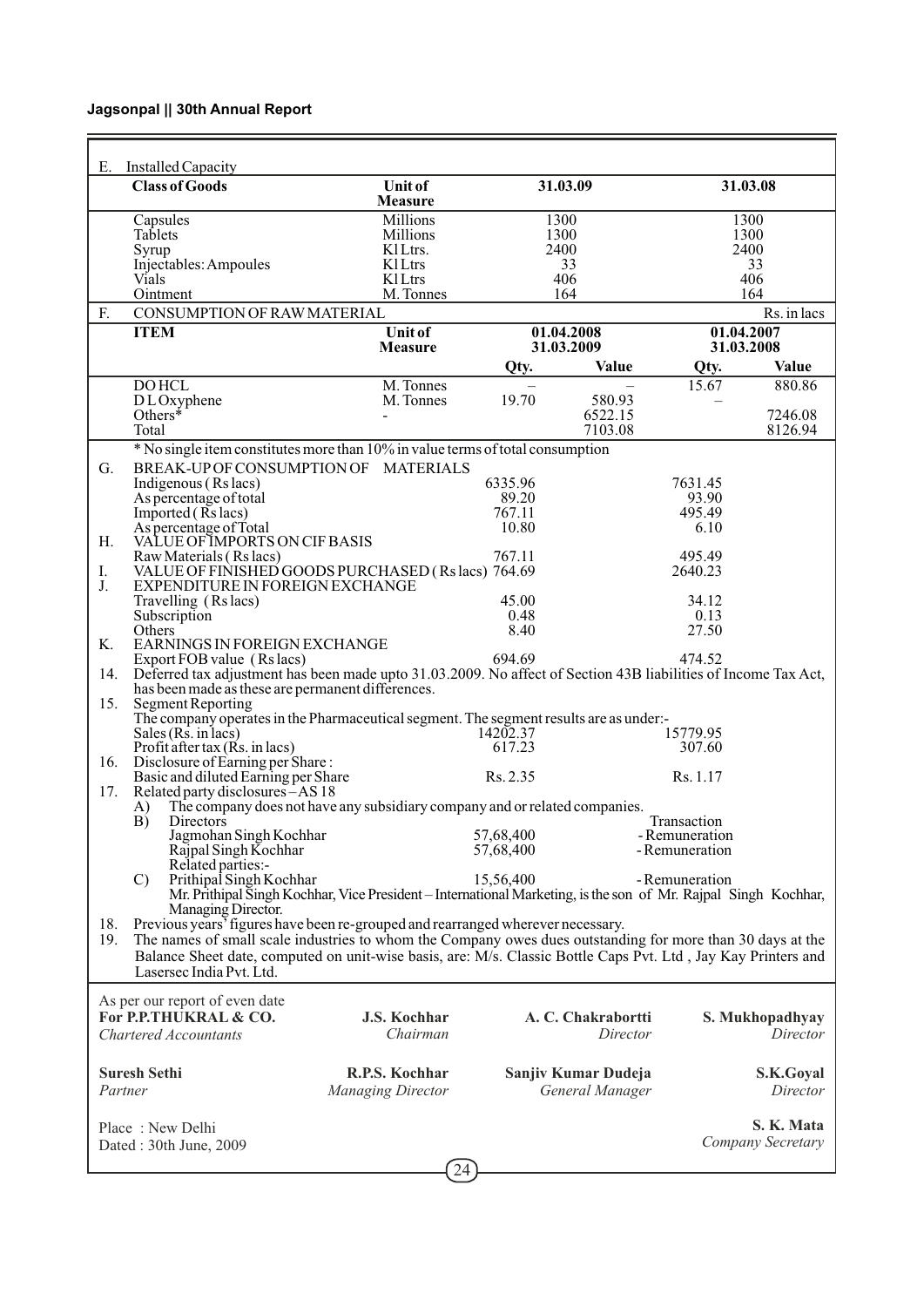|             | Part IV of Schedule VI of the Companies Act, 1956<br><b>Balance Sheet abstract and Company's General Business Profile</b> |                           |                                            |                                  |                                        |                |                                 |
|-------------|---------------------------------------------------------------------------------------------------------------------------|---------------------------|--------------------------------------------|----------------------------------|----------------------------------------|----------------|---------------------------------|
| Ι           | <b>Registration Details</b>                                                                                               |                           |                                            |                                  |                                        |                |                                 |
|             | Registration No.                                                                                                          | $\ddot{\phantom{a}}$      | U74899DL1978PLC009181                      |                                  | <b>State Code</b>                      | $\ddot{\cdot}$ | 55                              |
|             | <b>Balance Sheet date</b>                                                                                                 | $\ddot{\cdot}$            | 31.03.2009                                 |                                  |                                        |                |                                 |
|             |                                                                                                                           |                           |                                            |                                  |                                        |                |                                 |
| $_{\rm II}$ | Capital Raised during the year (Amount Rs. in thousands)                                                                  |                           |                                            |                                  |                                        |                |                                 |
|             | Public Issue                                                                                                              | $\ddot{\phantom{0}}$      | Nil                                        |                                  | Rights Issue                           |                | Nil                             |
|             | <b>Bonus</b> Issue                                                                                                        |                           | Nil                                        |                                  | Private Placement/other:               |                | Nil                             |
|             |                                                                                                                           |                           |                                            |                                  |                                        |                |                                 |
| Ш           | Position of mobilization and Deployment of Funds (Amount in Rs. Thousands)                                                |                           |                                            |                                  |                                        |                |                                 |
|             | <b>Total Liabilities</b>                                                                                                  | $\ddot{\cdot}$            | 1106963                                    |                                  | <b>Total Assets</b>                    | $\ddot{\cdot}$ | 1106963                         |
|             | <b>SOURCES OF FUNDS</b>                                                                                                   |                           |                                            |                                  |                                        |                |                                 |
|             | Paid up Capital                                                                                                           | $\ddot{\cdot}$            | 130990                                     |                                  | Reserves & Surplus                     | $\ddot{\cdot}$ | 670693                          |
|             | <b>Secured Loans</b>                                                                                                      |                           | 246701                                     |                                  | <b>Unsecured Loans</b>                 | $\ddot{\cdot}$ | 32957                           |
|             | Deferred Tax Liability                                                                                                    |                           | 25622                                      |                                  |                                        |                |                                 |
|             | <b>APPLICATION OF FUNDS</b>                                                                                               |                           |                                            |                                  |                                        |                |                                 |
|             | Net Fixed Assets                                                                                                          | $\ddot{\phantom{a}}$      | 534863                                     |                                  | Investments                            | $\ddot{\cdot}$ | 5                               |
|             | Net Current Assets                                                                                                        |                           | 572095                                     |                                  | Misc. Expenditure                      |                | Nil                             |
|             | <b>Accumulated Losses</b>                                                                                                 | $\mathbb{R}^{\mathbb{Z}}$ | Nil                                        |                                  |                                        |                |                                 |
|             |                                                                                                                           |                           |                                            |                                  |                                        |                |                                 |
| IV          | Performance of Company (Amount in Rs. Thousands)                                                                          |                           |                                            |                                  |                                        |                |                                 |
|             | Turnover                                                                                                                  | $\ddot{\phantom{a}}$      | 1420148                                    |                                  | <b>Total Expenditure</b>               | $\ddot{\cdot}$ | 1262872                         |
|             | Profit before Tax                                                                                                         | $\ddot{\phantom{a}}$      | 157276                                     |                                  | Profit After Tax                       | $\ddot{\cdot}$ | 61723                           |
|             | Earning per share                                                                                                         |                           | 2.36                                       |                                  | Dividend Rate                          | $\ddot{\cdot}$ | 5%                              |
| V           | Generic names of three principal products/services of Company<br>(as per monetary terms)                                  |                           |                                            |                                  |                                        |                |                                 |
|             | Item Code No. (ITC Code)                                                                                                  | $\ddot{\cdot}$            | 294200                                     |                                  |                                        |                |                                 |
|             | <b>Product Description</b>                                                                                                |                           |                                            | Dextropropoxyphene Hydrochloride |                                        |                |                                 |
|             | Item Code No. (ITC Code)                                                                                                  |                           | 300410                                     |                                  |                                        |                |                                 |
|             | <b>Product Description</b>                                                                                                |                           | Ampicillin                                 |                                  |                                        |                |                                 |
|             | Item Code No. (ITC Code)                                                                                                  | $\ddot{\cdot}$            | 300490                                     |                                  |                                        |                |                                 |
|             | <b>Product Description</b>                                                                                                |                           | Nandrolone Decanoate                       |                                  |                                        |                |                                 |
|             | As per our report of even date<br>For P.P.THUKRAL & CO.<br><b>Chartered Accountants</b>                                   |                           | J.S. Kochhar<br>Chairman                   |                                  | A. C. Chakrabortti<br>Director         |                | S. Mukhopadhyay<br>Director     |
| Partner     | <b>Suresh Sethi</b>                                                                                                       |                           | R.P.S. Kochhar<br><b>Managing Director</b> |                                  | Sanjiv Kumar Dudeja<br>General Manager |                | S.K.Goyal<br>Director           |
|             | Place: New Delhi<br>Dated: 30th June, 2009                                                                                |                           | $\bigcap_{\sigma\in\mathcal{C}}$           |                                  |                                        |                | S. K. Mata<br>Company Secretary |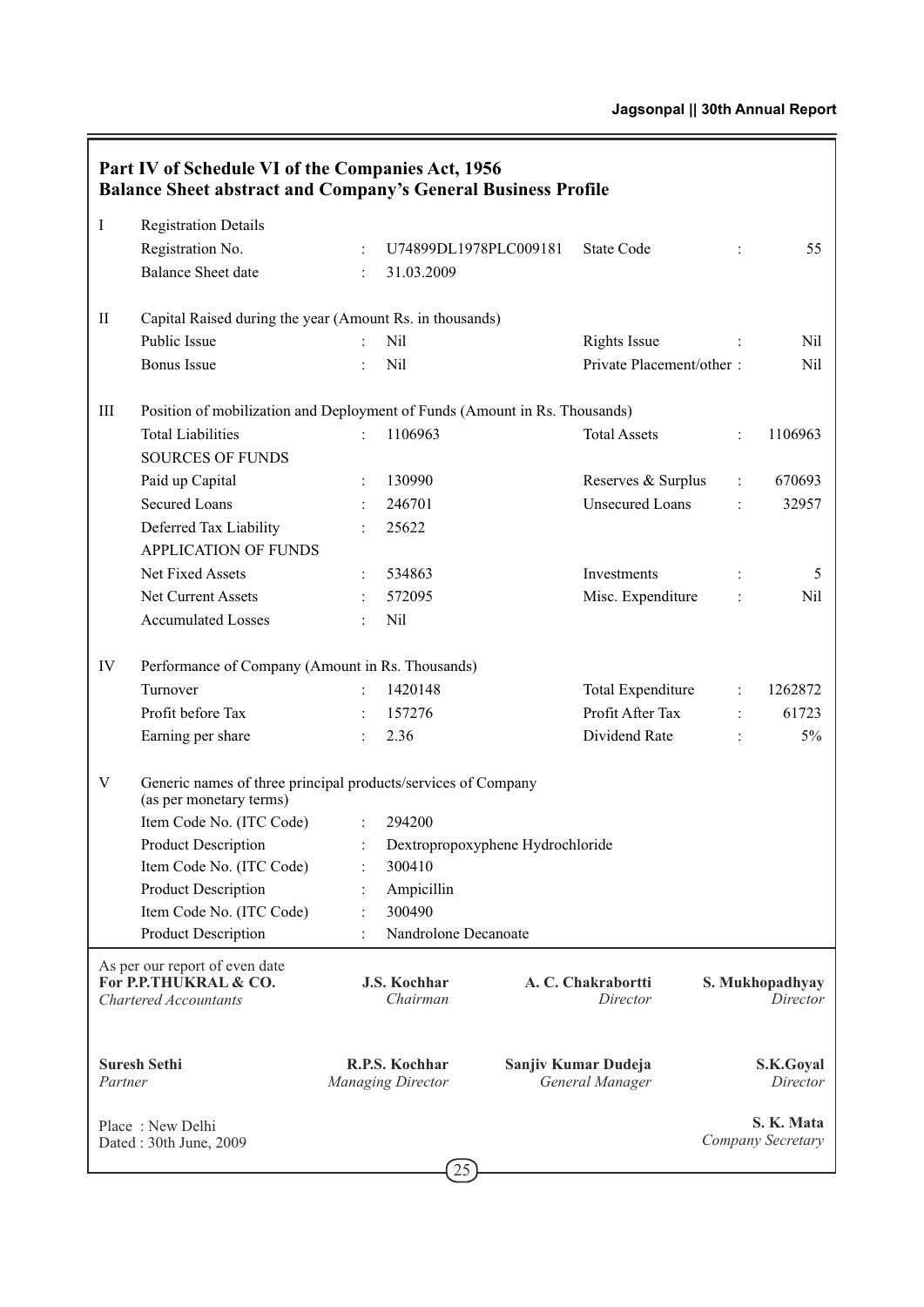|            | <b>Cash Flow Statement</b><br>for the Year Ended 31st March, 2009<br>(Pursuant to clause 32 of the listing agreement)               |                                                                                                                                                                                                   |                                                                |                                                                    |
|------------|-------------------------------------------------------------------------------------------------------------------------------------|---------------------------------------------------------------------------------------------------------------------------------------------------------------------------------------------------|----------------------------------------------------------------|--------------------------------------------------------------------|
|            |                                                                                                                                     |                                                                                                                                                                                                   | 31.03.09<br>(Rs.)                                              | 31.03.08<br>(Rs.)                                                  |
| А.         | Cash Flow From operating activities<br>Net Profit before tax and extraordinary items                                                |                                                                                                                                                                                                   | 9,89,85,230                                                    | 5, 19, 18, 579                                                     |
| Add:       | Adjustment for Depreciation<br>Adjustment for provision for bad debts<br>Total                                                      |                                                                                                                                                                                                   | 1,24,98,276<br>37,92,657<br>11,52,76,163                       | 1,68,72,231<br>6,87,90,810                                         |
| Add:       | Interest<br>Operating profit before working capital changes                                                                         |                                                                                                                                                                                                   | 4,57,92,977<br>16,10,69,140                                    | 6, 35, 13, 633<br>13,23,04,443                                     |
| Less:      | Increase in Inventories<br>Increase in Sundry Debtors<br>Increase in Loans & Advances<br>Increase in Balances with Scheduled Bank   |                                                                                                                                                                                                   | (11, 50, 10, 759)<br>(3,71,15,238)<br>36,87,734<br>1,18,77,378 | (10, 70, 14, 384)<br>(4,44,52,750)<br>(3,91,30,508)<br>2,70,59,428 |
| Add:       | Increase in Current Liabilities & Provisions<br>Increase in Short term borrowings from banks                                        |                                                                                                                                                                                                   | 29,76,30,025<br>(19,67,557)<br>(2,67,89,301)<br>26,88,73,167   | 29,58,42,657<br>(7,04,55,165)<br>(8,17,69,932)<br>14, 36, 17, 561  |
| Less:      | Payment of Interest<br>Income, deferred & Fringe benefit tax<br>Dividend & Tax on Dividend<br>Cash flow before extra ordinary items |                                                                                                                                                                                                   | 4,57,92,977<br>3,72,62,351<br>76,62,588<br>17,81,55,251        | 6, 35, 13, 633<br>2,11,58,180<br>30,65,035<br>5,58,80,713          |
| В.         | Cash Outflow for investing activities<br>Purchase of fixed assets                                                                   |                                                                                                                                                                                                   | 8,47,91,491<br>9,33,63,760                                     | 4,72,45,401<br>86,35,312                                           |
| C.<br>Add: | Cash Flow from financing activities<br>Proceeds from long term borrowings<br>Proceeds from Fixed deposits                           |                                                                                                                                                                                                   | (8,50,00,000)<br>(1, 23, 65, 872)<br>(40, 02, 112)             | 49,99,439<br>(1,33,75,397)<br>2,59,355                             |
| Add:       | Cash & Imprest in Hand as on 31.03.08                                                                                               | Balance of Cash & Imprest in Hand as on 31.03.09                                                                                                                                                  | 57,92,857<br>17,90,745                                         | 55,33,502<br>57,92,857                                             |
|            |                                                                                                                                     | We have verified the above Cash Flow Statement for the year<br>ended 31st March 2009 with the audited accounts for the year<br>ended on that date and found the same to be in agreement therewith |                                                                |                                                                    |
|            | As per our report of even date<br>For P.P.THUKRAL & CO.<br><b>Chartered Accountants</b>                                             | <b>J.S. Kochhar</b><br>Chairman                                                                                                                                                                   | A. C. Chakrabortti<br>Director                                 | S. Mukhopadhyay<br>Director                                        |
| Partner    | <b>Suresh Sethi</b>                                                                                                                 | R.P.S. Kochhar<br><b>Managing Director</b>                                                                                                                                                        | Sanjiv Kumar Dudeja<br>General Manager                         | S.K.Goyal<br>Director                                              |
|            | Place: New Delhi<br>Dated: 30th June, 2009                                                                                          | 26                                                                                                                                                                                                |                                                                | S. K. Mata<br>Company Secretary                                    |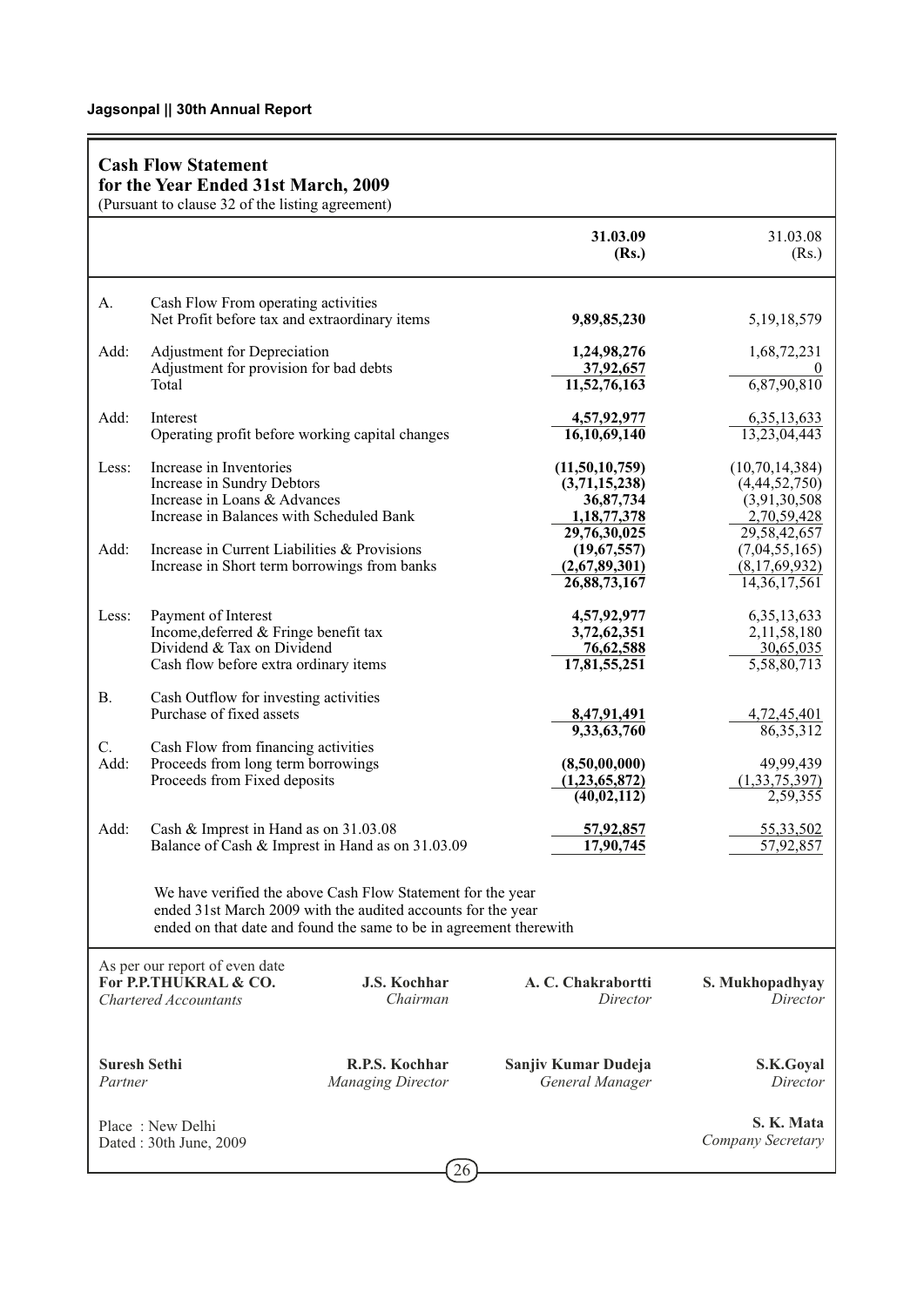| <b>JAGSONPAL PHARMACEUTICALS LIMITED</b><br><b>PROXY</b>                                                                                                                                    |
|---------------------------------------------------------------------------------------------------------------------------------------------------------------------------------------------|
|                                                                                                                                                                                             |
|                                                                                                                                                                                             |
|                                                                                                                                                                                             |
|                                                                                                                                                                                             |
| as my/our proxy in my/our absence to attend and vote for me/us, and on my/our behalf, at the 30th Annual General                                                                            |
| Meeting of the Company to be held on 30.09.2009<br>Thirty Paise<br>Revenue<br>Stamp                                                                                                         |
|                                                                                                                                                                                             |
| The proxy must be deposited at the Registered Office of the Company at T-210J, Shahpur Jat, New Delhi-<br>Notes:<br>110049, not less than 48 hours before the time for holding the Meeting. |
|                                                                                                                                                                                             |
| <b>JAGSONPAL PHARMACEUTICALS LIMITED</b>                                                                                                                                                    |
| <b>ATTENDANCE SLIP</b><br>THIS ATTENDANCE SLIP, DULY FILLED IN, IS TO BE HANDED OVER AT<br>THE ENTRANCE OF THE MEETING HALL                                                                 |
| Name of the attending Member                                                                                                                                                                |
|                                                                                                                                                                                             |
| Name of Proxy (In Block Letters, to be filled                                                                                                                                               |
|                                                                                                                                                                                             |
| I hereby record my presence at the 30th Annual General Meeting at Vanita Samaj, 13 Institutional Area, Lodi Road, New<br>Delhi-110003 at 10.00 am on 30.09.2009                             |
|                                                                                                                                                                                             |
| * To be signed at the time of handing over this slip.                                                                                                                                       |

J.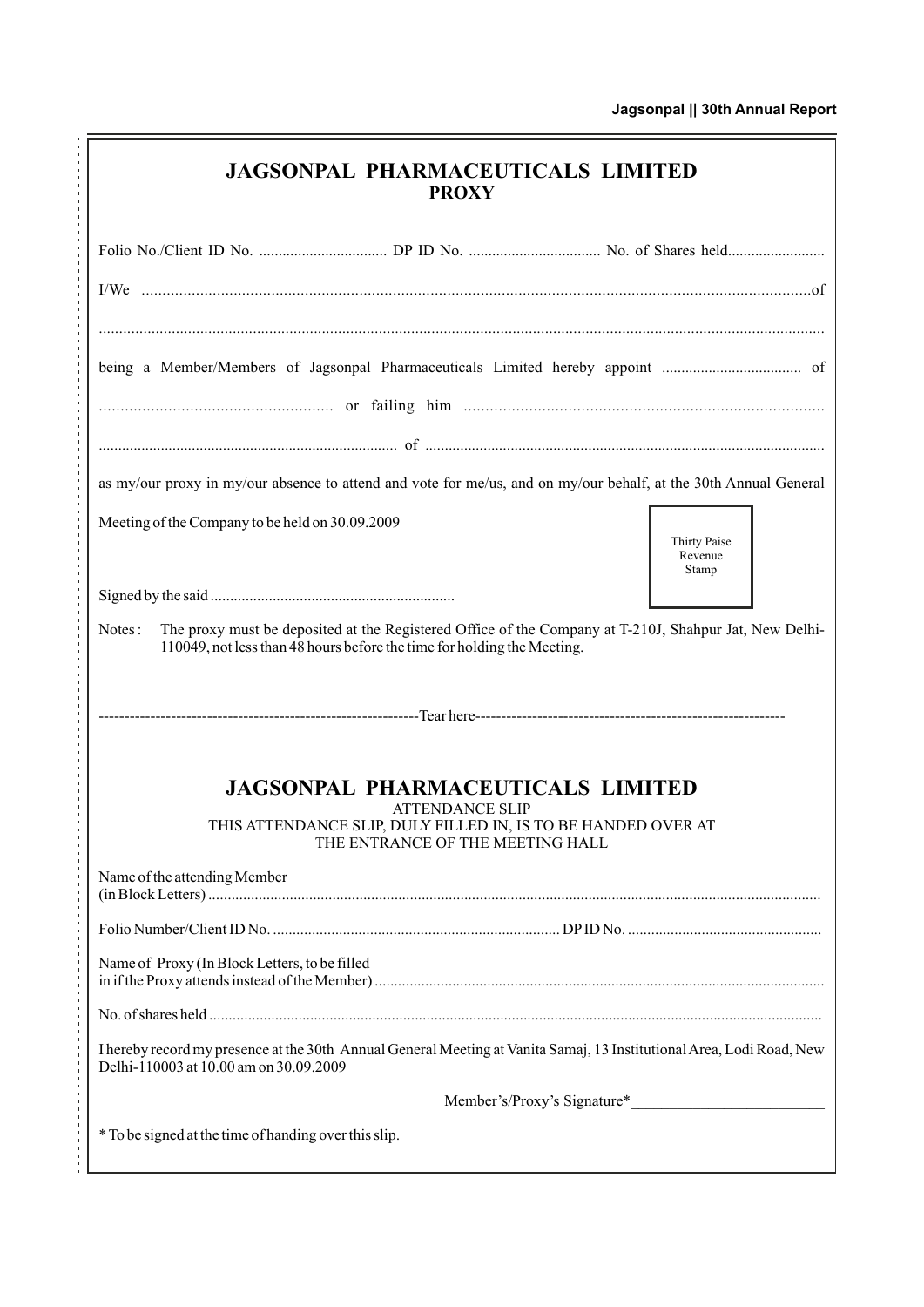|                          |                         |                                |                                |         |           | Past      | Record   |                               |                          |                                  |          |          |          |          | (Rs. in Lacs) |
|--------------------------|-------------------------|--------------------------------|--------------------------------|---------|-----------|-----------|----------|-------------------------------|--------------------------|----------------------------------|----------|----------|----------|----------|---------------|
|                          |                         |                                |                                |         |           |           |          | Financial Year Ending         |                          |                                  |          |          |          |          |               |
| Particulars              | $12 / 1994$<br>(9 mths) | $(12 \text{ mths})$<br>12/1995 | $(15 \text{ mths})$<br>03/1997 | 03/1998 | 03 / 1999 | 03 / 2000 | 03/2001  | 09/2001<br>$(6 \text{ mths})$ | $12 / 2002$<br>(15 mths) | 03 / 2004<br>$(15 \text{ mths})$ | 03/2005  | 3/2006   | 3/2007   | 3/2008   | 3/2009        |
| Fixed Assets             | 1101.01                 | 1173.10                        | 1424.40                        | 1475.95 | 1583.51   | 1659.45   | 2816.91  | 2794.12                       | 2845.60                  | 3076.02                          | 3154.82  | 3669.37  | 4372.50  | 4652.85  | 5348.63       |
| Investments              | 9.71                    | 299.10                         | 299.10                         | 0.10    | 0.10      | 0.10      | 0.05     | 0.05                          | 0.05                     | 0.05                             | 0.05     | 0.05     | 0.05     | 0.05     | 0.05          |
| Net Current Assets       | 763.59                  | 915.50                         | 1196.60                        | 1952.59 | 2744.99   | 3689.50   | 4465.56  | 4790.28                       | 4223.88                  | 4031.09                          | 4320.64  | 4326.69  | 4516.88  | 4392.98  | 3253.95       |
| Total Capital Employed   | 1874.98                 | 2387.70                        | 2921.10                        | 3428.63 | 4328.60   | 5349.05   | 7282.52  | 7584.45                       | 7069.53                  | 7107.16                          | 7475.51  | 7738.05  | 7836.79  | 7956.61  | 8346.40       |
| Share Holders' Funds     | 1434.17                 | 2018.50                        | 2361.80                        | 2810.68 | 3256.16   | 4066.42   | 6023.78  | 5919.38                       | 6157.61                  | 6601.21                          | 6814.25  | 7023.54  | 7249.80  | 7503.37  | 8016.83       |
| Sales                    | 4125.75                 | 5970.90                        | 7561.20                        | 7908.75 | 9146.08   | 11846.29  | 13651.87 | 5690.26                       | 15446.93                 | 17278.09                         | 14801.11 | 17213.43 | 14525.62 | 15779.95 | 14201.48      |
| Other income             | 29.81                   | 10.50                          | 12.60                          | 28.27   | 35.65     | 43.26     | 21.74    | 28.11                         | 63.25                    | 81.46                            | 25.86    | 48.82    | 77.28    | 25.50    | 27.06         |
| Operating Profit         | 558.28                  | 984.90                         | 1251.40                        | 1216.83 | 1314.23   | 1852.59   | 1975.24  | 606.31                        | 1435.74                  | 1710.50                          | 1288.11  | 1463.41  | 1193.76  | 1323.04  | 1572.76       |
| Interest                 | 139.20                  | 283.60                         | 541.00                         | 403.11  | 458.68    | 444.81    | 509.19   | 283.77                        | 570.34                   | 405.12                           | 329.80   | 469.87   | 563.02   | 635.14   | 457.93        |
| Depreciation             | 18.82                   | 30.20                          | 52.00                          | 55.15   | 67.32     | 78.34     | 89.95    | 50.57                         | 129.74                   | 144.66                           | 131.71   | 150.93   | 165.19   | 168.72   | 124.98        |
| $\mbox{Ta}$              | 107.29                  | 150.00                         | 188.00                         | 190.00  | 217.00    | 388.00    | 361.00   | 90.00                         | 220.00                   | 366.00                           | 280.14   | 282.36   | 161.86   | 188.74   | 319.30        |
| Profit After Tax         | 292.97                  | 431.10                         | 470.40                         | 568.57  | 571.22    | 941.44    | 1015.10  | 181.98                        | 515.66                   | 794.71                           | 546.47   | 497.18   | 280.29   | 307.60   | 617.23        |
| Retained Earnings        | 259.69                  | 386.60                         | 137.30                         | 460.51  | 455.69    | 820.49    | 885.97   | 109.37                        | 282.25                   | 473.08                           | 236.43   | 470.20   | 249.64   | 276.96   | 540.61        |
| Dividend (Including Tax) | 33.28                   | 44.50                          | 112.70                         | 108.06  | 108.06    | 119.86    | 108.26   | 72.17                         | 138.15                   | 295.54                           | 295.38   | 29.87    | 30.65    | 30.65    | 76.63         |
| Dividend (%)             | 18.75                   | 25.00                          | 25.00                          | 30.00   | 30.00     | 30.00     | 30.00    | 20.00                         | 37.50                    | 80.00                            | 20.00    | 2.00     | 2.00     | 2.00     | 5.00          |
| Earning Per Share (Rs.)  | 16.50                   | 13.17                          | 14.35                          | 17.36   | 17.44     | 28.75     | 31.00    | 5.56                          | 15.75                    | 23.45                            | 2.03     | 1.89     | 1.07     | 1.17     | 2.36          |